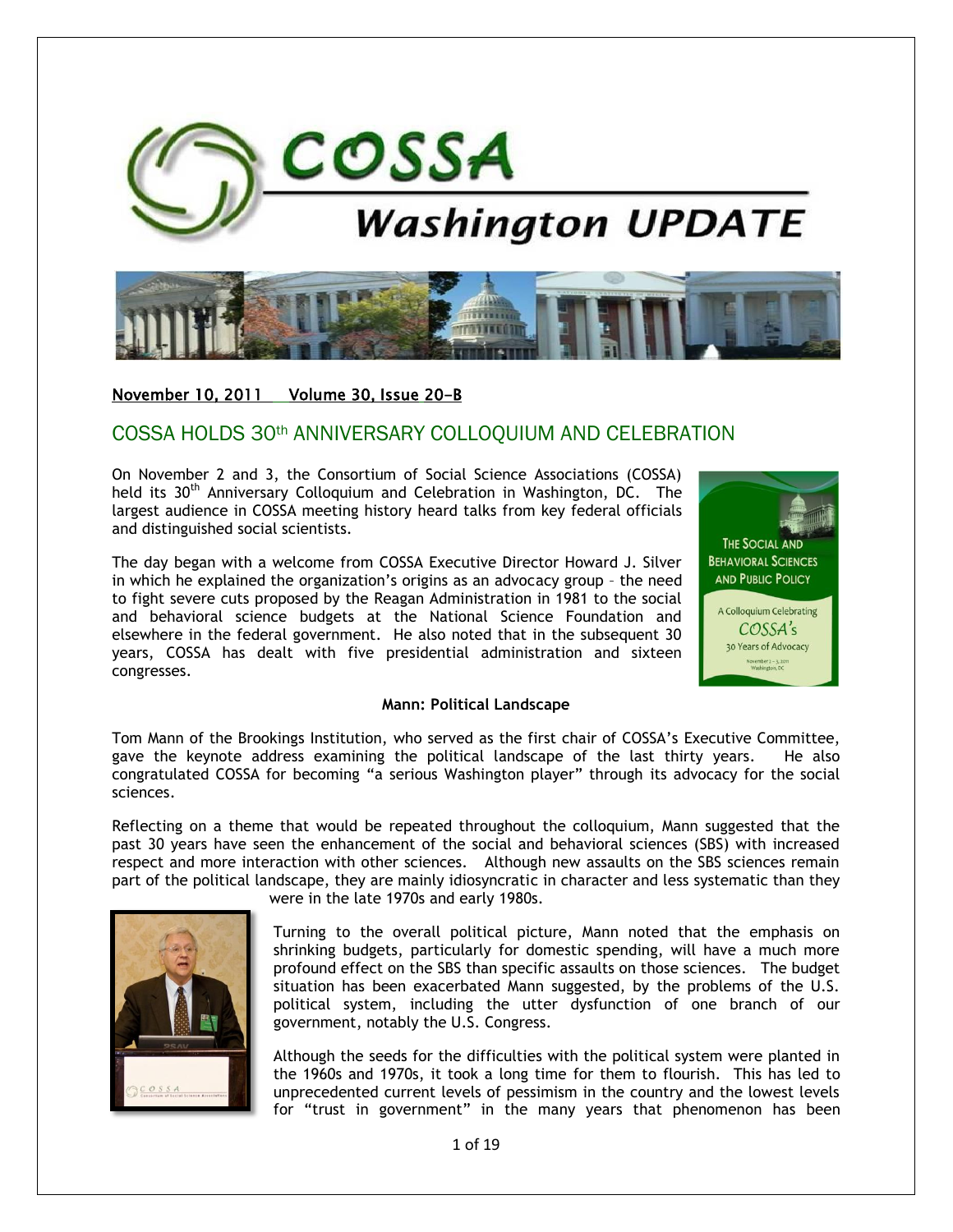measured. The current level of approval for Congress is at eight or nine percent, Mann indicated, expressing surprise that it is that high!

He cited the example of the Debt Ceiling Crisis as unprecedented "hostage taking" and the "worst, irresponsible episode" of policy-making in his over 40 years of watching Washington. "It's worse than it looks," Mann suggested. He also told the crowd not to take the Deficit Reduction Committee (or Super Committee or Gang of Twelve as it is also known) too seriously. ―We are not about to reach a Kumbaya moment," Mann declared, since we have a "political war going on in Washington," with a take-no-prisoners approach. He, as well as observers from abroad, is also aghast at the current nomination contest in the Republican Party.

What has led us to this point in our political system? Mann explained that there is a mismatch between a party system that is ideological, parliamentary, and homogeneous, and a governance system that is based on separation of powers, with established norms that leads to compromises. In addition, in this era, majorities do not rule and extreme partisanship and polarization dominate. In Mann's view, the Republicans have become an "insurgent, radical, conservative, outlier" party. What also makes this era so difficult, Mann bemoaned, is that facts, evidence and science are sacrificed for the need to challenge the legitimacy of the political opposition.

How does it end someone in the audience asked? Electoral change is one way to alter the situation, Mann indicated, and suggested at the moment the chances of the Republicans controlling the Presidency, House, and Senate after the 2012 contests are 50/50. Perhaps, a more radical one, he pronounced, is institutional alterations, such as changing into a parliamentary system, where party homogeneity is expected, but so is party accountability.

# **Suresh: Seamless Integration of Sciences the Key**

Kicking off the second day of the conference, National Science Foundation director Subra Suresh spoke about the "relevance, importance, and centrality" of the social sciences and the "seamless integration of the social sciences with the natural science and engineering" as the key to the science future.



The importance of the social sciences, Suresh asserted, comes from science's role in meeting the needs of society and from the new globalized culture and its breakthroughs in telecommunications and transportation. A technologically advanced society needs the social sciences for examining social networks and enlarged human interconnectedness exemplified by the upsurge of cell phone usage in Suresh's native India and the recent explosion of Facebook and Twitter users. The social sciences are necessary, the Director declared, for examining the real time data networks NSF supports and for explaining the response of people to tornado warnings that NSF-supported Engineering Research Centers are producing.

Suresh noted that we remain in a new "era of observation" with new equipment and tools where the scale can range from large telescopes exploring the universe to MRI machines helping to examine the psychology of the human mind. He suggested that with access through the Internet, these observation tools allow for the era of citizen-science, where some experiments can take place outside of the ordinary laboratory settings.

It is the "era of data, information and communication," Suresh pronounced. Reiterating what he noted above, Suresh expressed concern that this complicates science. With unfettered, un-peer reviewed research appearing from many sources, separating fact from fiction gets more difficult. Extracting knowledge may become easier through open access, but at the same time it raises issues of cybersecurity, privacy and confidentiality, he remarked.

Focusing on another difficulty – an era of constrained resources – Suresh stated that NSF would remain focused on its core principles. Aside from supporting excellent basic scientific research, that would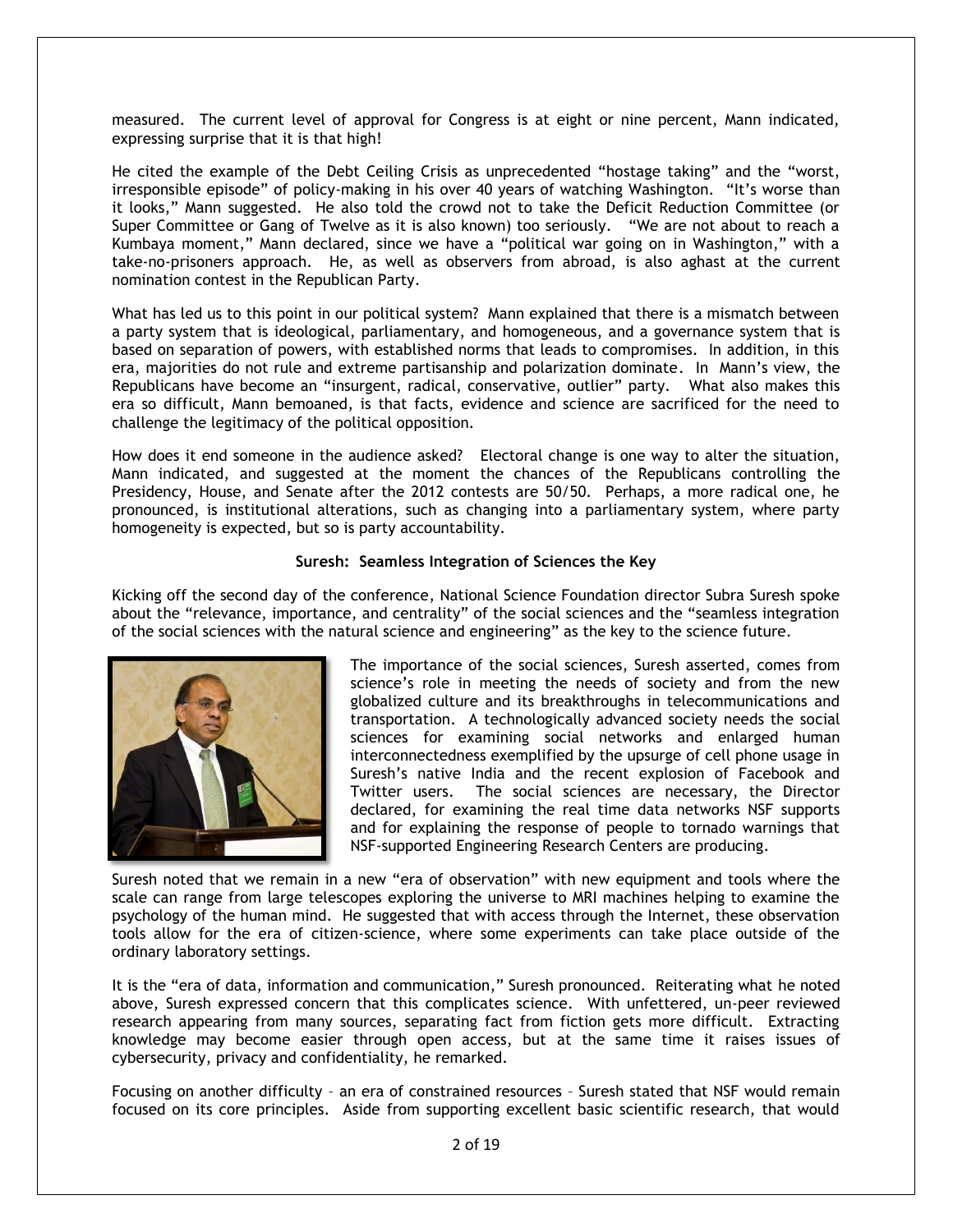include a continuing focus on human capital development, by building the pipeline of students from K-12 to graduate school.

He also declared that it is a "myth that you cannot do new things without new money." He reported that NSF has announced a number of new initiatives recently, including the NSF Innovation Corps and Science Across Virtual Institutes (see Update, October 10, 2011), and the Career-Life Balance Initiative.

Citing the adage, "never let a crisis go to waste," Suresh proclaimed that it was also time to go back to basic things, such as preserving disciplinary support, while simultaneously identifying cross-cutting themes. He particularly liked the report, *Rebuilding the Mosaic,* produced by the Social, Behavioral and Economic Sciences (SBE) directorate. Noting that it resulted from a call to the community for suggestions for future research that resulted in over 250 White Papers, he made clear that the recommendations in the report "resonate with NSF strategic thinking."

Suresh further indicated that in the 21<sup>st</sup> Century science and engineering must address and understand "the human condition" and that "anyone with talent anywhere in the world can impact science and engineering without traveling."

He concluded that NSF has produced enormous economic and social value through its support for almost 200 Nobel Prize winners and many others. As he noted, when Henry Gladstone asked Michael Faraday what good were scientific inventions, Faraday told Gladstone that one day he will tax it.

In response to a question about the seeming lack of respect by policy makers for evidence and science, Suresh urged the crowd to stress the importance and excitement of discovery and to speak in a more forceful "unified voice" for science and its results.

### **Marrett Reviews Ecology of Social Science Research**

Speaking at lunch on day one, NSF Deputy Director Cora Marrett, reviewed the Ecology of Social Science Research. Marrett has also served as NSF Acting Director, and is the only person to ever lead two of NSF's Directorates – Social, Behavioral and Economic Sciences (SBE) and Education and Human Resources.

Marrett began by quoting Henry Riecken, the first head of NSF's Office of Social Sciences, who argued that "...the growth of support for social science at NSF was not the direct result of social scientific achievements as such, much as we might wish it otherwise. It was the result of strong external support for the program on the part of respected advisors, a rising budget … a degree of skill at administrative politics within the agency, and the fact that, in the first decade or so, grantees committed no serious gaffes or egregious offenses..."

She then reviewed the "influence of philanthropy on the emergence of systematic research in the social arena." Philanthropic organizations usually sought to affect policies and generate reforms, but they have contributed to



other areas over the years. From the contributions of the Laura Spellman Rockefeller Fund that helped the Social Science Research Council get off the ground, and the important roles of Carnegie, Ford, and later Russell Sage, as David Featherman and Maris Vinovskis pointed out, philanthropic organizations promoted the development of "reliable tools for the collection of social, political, and economic data for the analysis of social change." The Foundations in the 1920s and 30s, Marrett asserted, also helped move political science, economics, and sociology away from arm-chair theorizing to empirical investigations.

The importance of the Foundations continued into the 1960s until the Great Society programs led to the significant involvement of the federal government in supporting social science research. Although much of the research involved evaluations of these new programs, many social scientists made strong arguments for funding by suggesting that they could help resolve the pressing social issues of the day.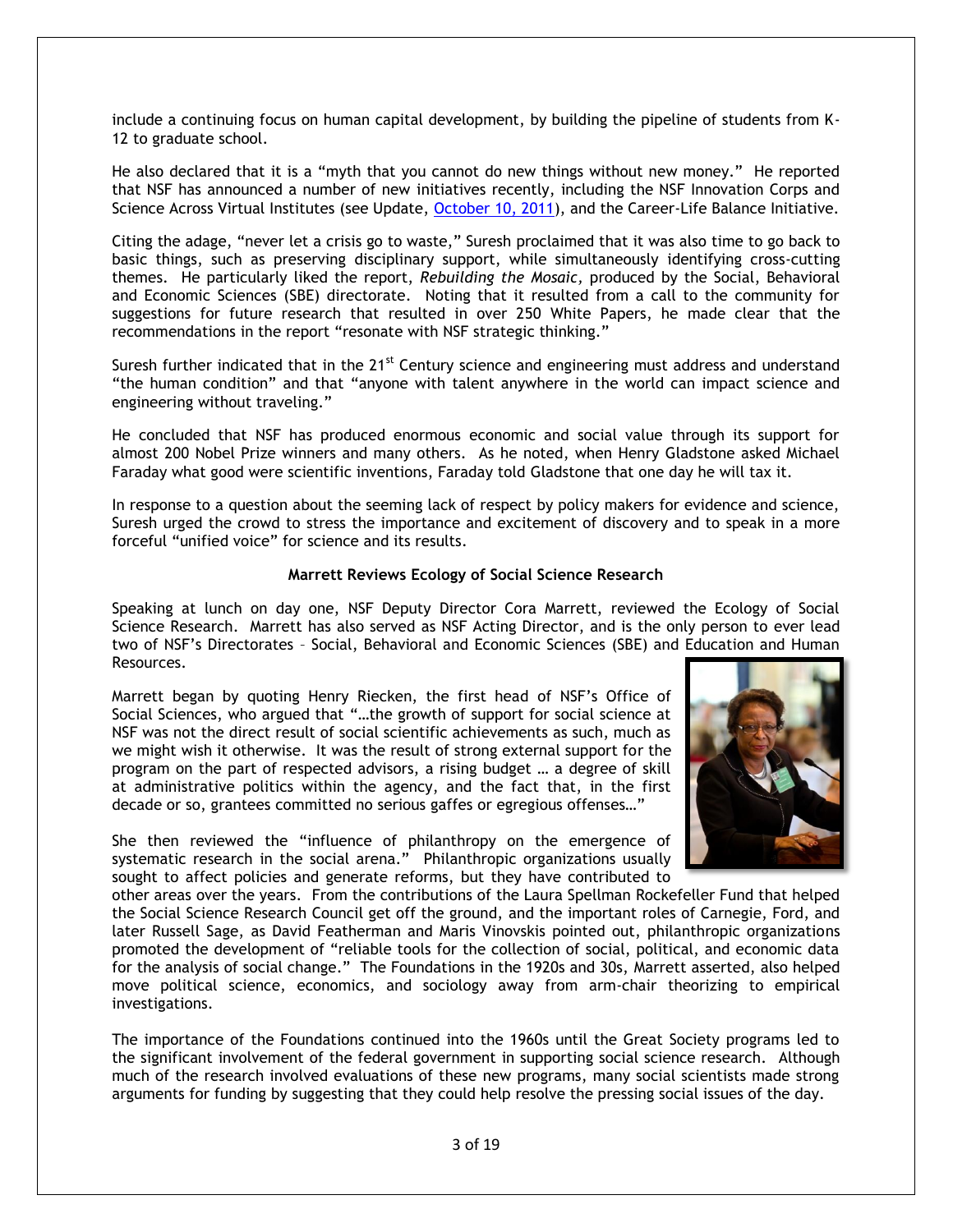Meanwhile, Marrett recounted, at the NSF the Office of Social Sciences evolved into two divisions of the new Biological, Behavioral and Social Sciences Directorate. Eventually in 1991, then-director Walter Massey, with significant input from COSSA and others in the community, created the SBE.

She pointed out that "Leading voices for the social sciences called for NSF to support fundamental or basic research in these fields" and that such an orientation seemed resonant with the commitment of the agency to discoveries at the frontier. However, she noted, "some observers contend that the limited success of social science for policymaking had led researchers to retreat to academic work and policymakers to turn to other sources of information."

Marrett then turned to the current situation for the social sciences at NSF. Although, she noted, "the growth in the stature of and funding for the SBE directorate has been remarkable," that funding must be spread across an array of areas, particularly interdisciplinary activities. This creates difficulties in simultaneously supporting the tools, models, and infrastructure fundamental to progress *within* fields.

She concluded her remarks by highlighting the government's science infrastructure, including the President's Council of Advisers on Science and Technology (PCAST) and the National Science and Technology Council's inter-agency committees. She acknowledged that the lack of social scientists on these bodies "could affect not only policy but the fate of given disciplines." At the same time, she acknowledged the current budgetary difficulties facing all sciences, suggesting "we are not alone."

Marrett saluted the "vibrancy" of the SBE community, its "unwavering commitment to excellence," and COSSA's role "in recognizing the importance of networks and relationships."



# **Congressman Price Surveys the Current Legislative Scene**

Representative David Price, a political scientist by training, has represented the Fourth District of North Carolina since 1986 (with a hiatus in 1995-97). Participating in a panel on the "Challenges for Social/Behavioral Sciences in the Deficit Driven Federal Budget Climate," Price surveyed the current situation in Congress.

He declared that there are currently "two games in town" with regard to the legislative body. One is the annual appropriations process and the other is the Deficit Reduction or Super Committee. He indicated that in both, Congress is "grinding through" to some conclusions. What those conclusions will be, he is unsure.

Congress again did not complete appropriations work on time for the beginning of the fiscal year on October 1. So, the Senate has moved three bills through the floor in a Minibus (as opposed to an Omnibus, where all twelve spending bills are in the same legislation). The National Science Foundation (NSF), relative to other agencies, appears to have had a "reasonably good outcome" from Price's perspective. Since the Commerce, Justice, Science bill, of which NSF is a part, is part of the Minibus, there is a high likelihood that the agency will get its FY 2012 budget significantly earlier than the April 2011 completion of the FY 2011 appropriations process.

On the other hand, Price noted that the Labor, Health and Human Services, and Education bill, which includes funding for the National Institutes of Health (NIH), "has been treated badly." In the House, the bill was never marked up even in Subcommittee, but simply had spending figures declared by the Subcommittee Chairman Denny Rehberg (R-MT) (see Update, October 10, 2011). Although NIH fared alright in the House bill, Price noted "compared to what?" NIH's "win" was dwarfed by the austere outcomes for labor and education programs important to the economic recovery and future economic security. Price added that both NIH and NSF received considerable funding under the American Recovery and Reinvestment Act (ARRA) in 2009.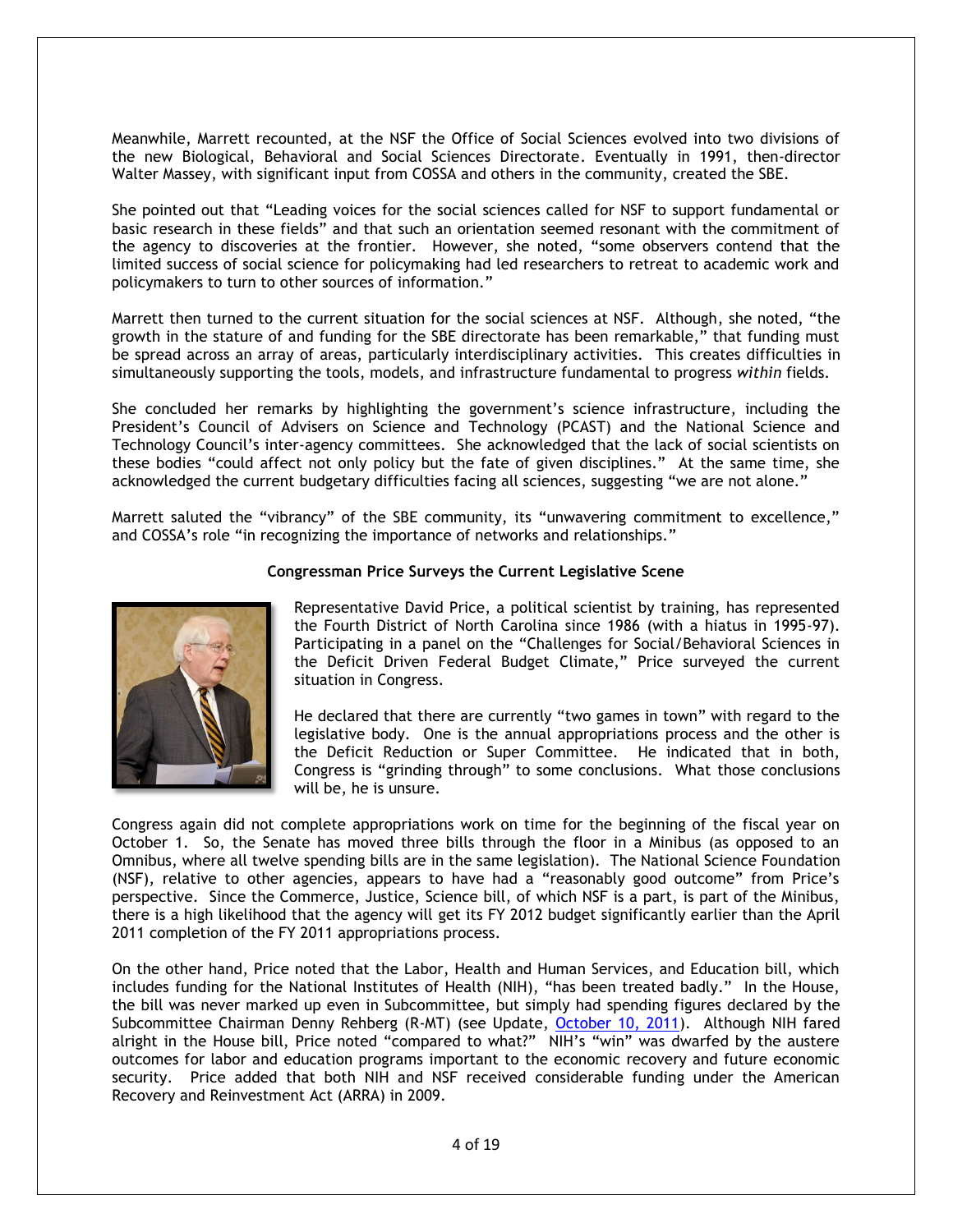The Congressman asserted that he believes the Super Committee is "off target" with its emphasis on immediate deficit and debt reduction. He argued that improving the current economy should take precedence over long-term concerns. That is why, he explained, he supports the recovery measures embodied in President Obama's jobs bill. He also indicated that he cannot understand the "political malice" demonstrated by some of his Republican colleagues in the House and their support for "pre-Herbert Hoover economics." He clearly opposes the obsession with "indiscriminate cutting" that some of them have endorsed.

The long-term fiscal balance is important, Price admitted, but he suggested we know how to get to a balanced budget. It was done in the 1990s, in a bipartisan way under President Bush I in 1990 and without Republican support in 1993 under President Clinton. However, the surplus that resulted was squandered in the first ten years of the  $21^{st}$  Century by two unpaid for wars, tax cuts, and a prescription drug program. Pessimistic, he suggested that an effort similar to the 1990s is "impossible" in the current political climate.

The long-term needs investment in public education, community college training, infrastructure, and the research enterprise, Price argued. He hopes the Super Committee can recommend a balanced revenue and spending plan, but he is not optimistic.

Responding to the same question asked Tom Mann about what it will take to end the current toxic politics, Price cited polarization in the country and the political strategy of cultivating the base as impediments to improvements in the political atmosphere. He also put some stock in the election and the hope for some new way. He concluded that despite differences between the two parties in the 1990s and Republican control of Congress, action was taken in the interests of the country and "important things got done."

Appearing on the panel with Rep. Price were: John Laub, Director, National Institute of Justice (NIJ); Wendy Baldwin, President of the Population Reference Bureau; Ruth Lee, Research Councils U.K., U.S. office; and Michael McPherson, President of the Spencer Foundation.

### **Laub: How NIJ is Coping with Austere Budgets**

Laub discussed with the audience the role of NIJ—the research, development, and evaluation center

within the Department of Justice (DOJ). He noted that its mission is to advance research that is rigorous and scientifically sound, but also relevant for state and local practitioners.

As he has on other occasions, Laub outlined his vision for NIJ, which includes making the organization a leader in scientifically-based research on crime and justice. Like all agency heads, he would like more resources to fully integrate NIJ's three "bedrock" sciences: Social Sciences, Forensic Sciences, and Physical Sciences. Developing an innovative, cutting-edge research agenda and improving the diffusion of scientific knowledge to the field are another part of Laub's vision for the agency. He emphasized what he called translational criminology, applying the knowledge created to the current problems facing the criminal justice system.



With regard to coping with the current austerity situation, Laub reported that it has good, bad, and ugly ramifications. The Bad and the Ugly include the current uncertainty surrounding agency budgets that makes planning impossible; the continuing carving out of certain parts of the NIJ budget which produces less discretion to promote the best science; too much time spent on trivial items like responding to sensationalized newspaper pieces about conference costs (the erroneous \$16 muffin story); and the resulting decrease in staff morale.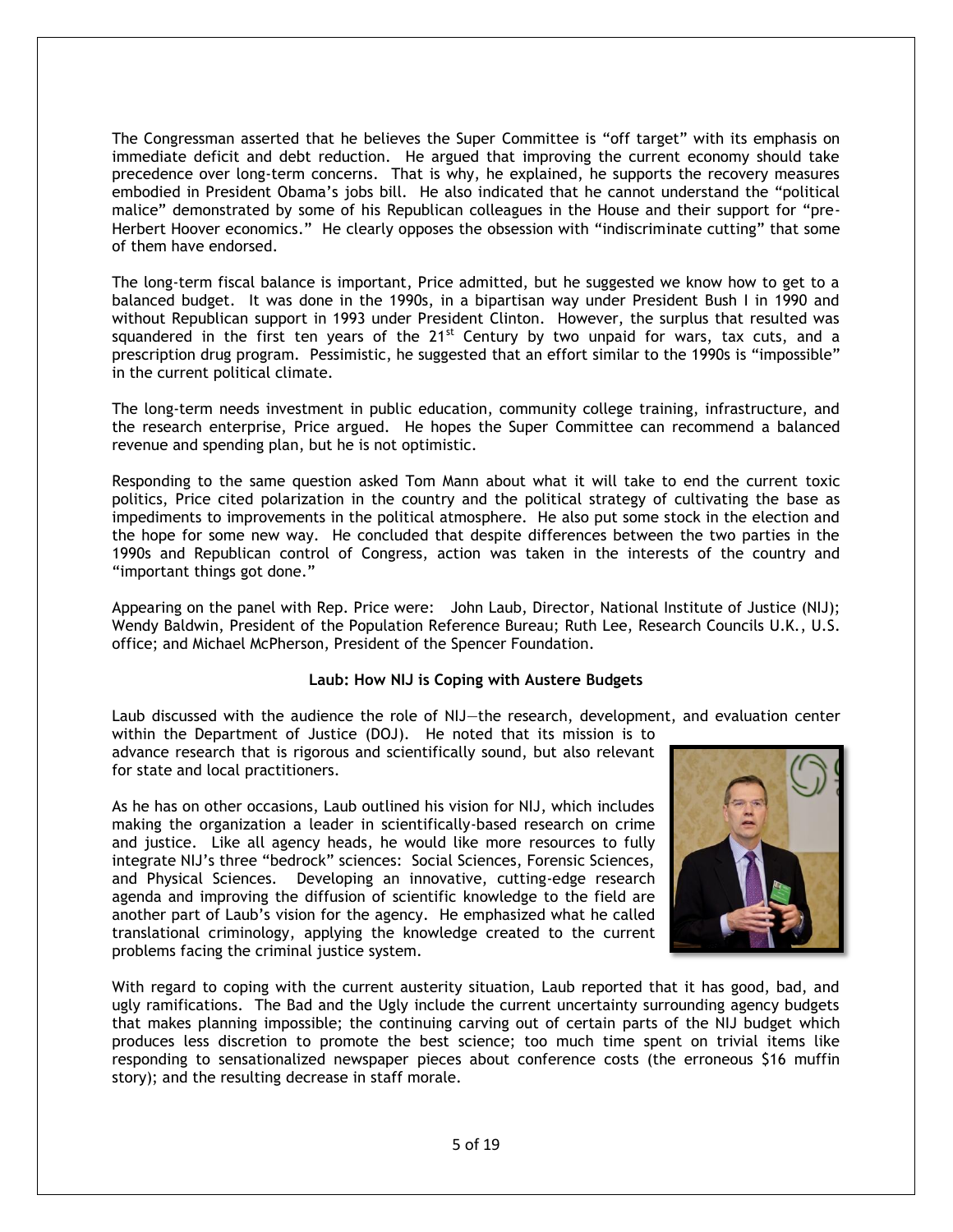The Good is that austerity has led to the establishment of a new Office of Research Partnerships to explore inter-agency arrangements with DOJ cooperation, such as activities with the Bureau of Justice Statistics and the Bureau of Justice Assistance. It has allowed some focus on "natural experiments" that are occurring, like the court-forced reduction in California state prison populations.

# **Lee: the UK Austerity Experience**

Lee explained that the Economic and Social Research Council (ESRC), the United Kingdom's (UK) major supporter of studies in those sciences, has already had to cope with budget restraints and that its new "delivery plan" for the next five years emphasizes "excellence with impact."



The ESRC budget for 2011-12 is approximately \$203 million pounds, represented a 12 percent cut in real terms to the Program budget and a 23 percent cut in real terms to Administrative costs. Yet, the ESRC remains committed to investing in long-term infrastructure, training the next generation of research leaders, and producing research in areas of major national importance.

The cuts have led, Lee indicated, to "corporate strategic decisions." These include: making economic and societal impact central to the activities; focusing on three strategic priorities; streamlining existing funding opportunities and focusing resources on longer, larger grants; introducing a demand management strategy; protecting core investments in international data infrastructure; expanding collaborative activities with the private

sector and international partners; and contributing to interdisciplinary research programs across all of the UK's research councils. One of the consequences of the cutbacks is the elimination of the small grants program.

The three strategic priorities that the ESRC will emphasize include: Economic Performance and Strategic Growth, Influencing Behavioral and Informing Interventions, and A Vibrant and Fair Society. The ESRC will continue to fund 21 doctoral training centers.

On the demand management side, the goal, according to Lee, is to reduce the number of grant applications in half by 2014. Fewer grants will get full peer review as a sifting process that will rely more on triage by program officers is instituted. Furthermore, resubmissions will be an invitation-only process. Although there has been some thought given to quotas and sanctions, that step has not been taken.

If budgets continue to decline for U.S. science agencies, the ESRC experience may offer guidance for coping with significant cuts in the near-future.

# **Baldwin: Challenges to the Social Sciences are a Fact of Life**

Baldwin focused on the challenges to social science in times of austerity. She suggested that the social sciences are different from others in times of deficits, since it seems more challenging to get the message across about what we do, why and what the benefit is. However, these challenges are not limited to times of tight funding and should be a part of social science thinking regardless, she said.

She did not believe these times were significantly different from usual, rather she pointed out ―challenges are a fact of life.‖ The three challenges for the social sciences are: they are familiar, which is a blessing and a curse; there is a thirst for metrics that are often not appropriate for social science research; and researchers are not typically trained in how to convey research findings to nonresearch audiences.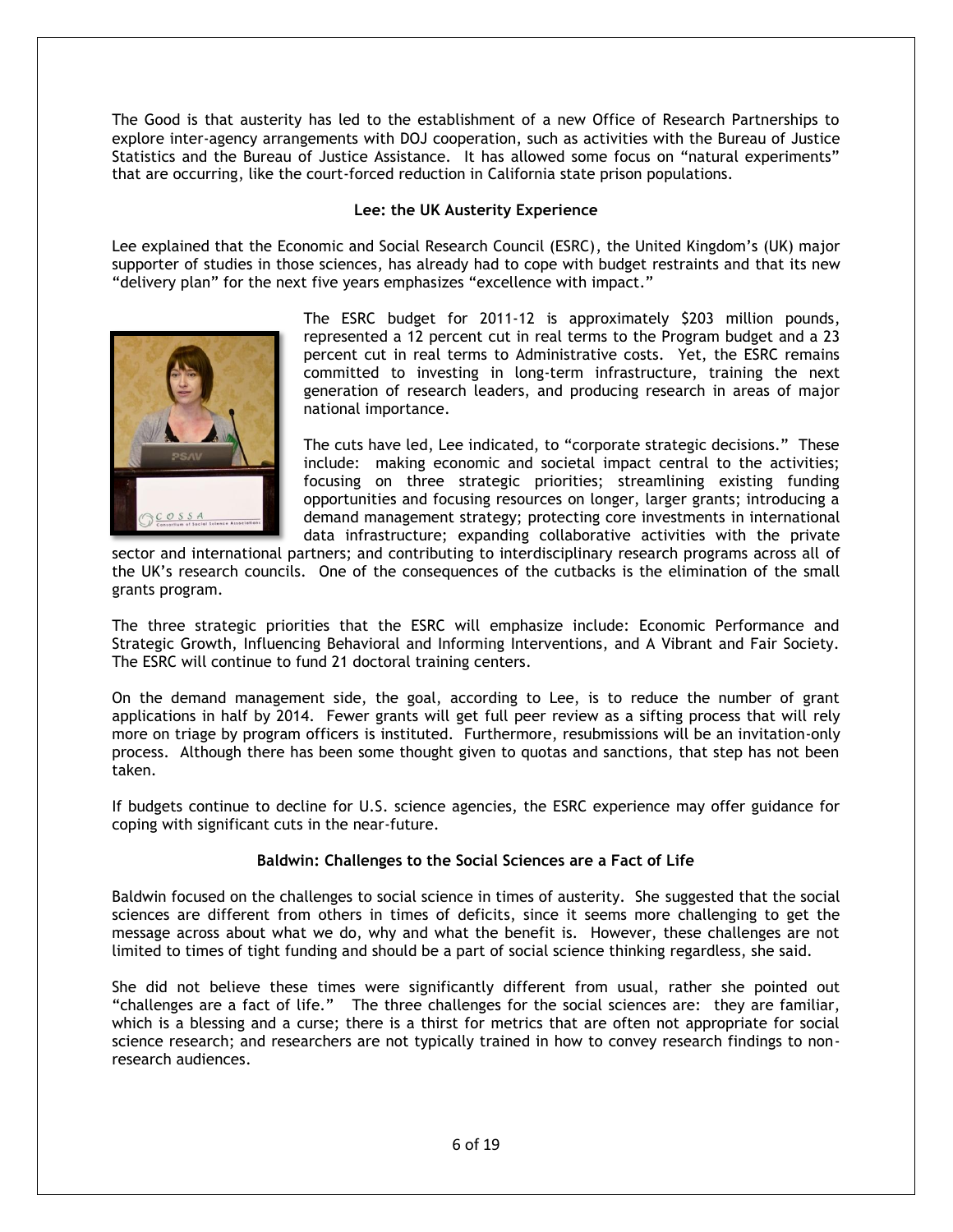

On the familiarity problem she argued to: address it head on, "own" the problem, and be explicit. "Science tells you which conventional wisdom applies under which circumstances," she declared.

With regard to metrics, she warned against too much reliance on randomized control trials (RCT), suggesting they are usually ill-suited to social science, especially if you are interested in policy change. Things that make RCTs useful – narrow, linear, singular – are not what policy change is all about, she asserted.

Finally, Baldwin expressed great interest in whether social media was going to better allow researchers broadcast their message to the public and help anchor people in evidence. This remains part of the research agenda, she suggested.

# **McPherson: Leveraging by Foundations and Governments**

For McPherson the social sciences have always faced the dilemma of the "urgency of the agenda" with "inadequacy of resources." Thus, the social sciences are always searching for ways to develop "leveraging" in funding.

This is where the foundations come in. The Federal Government, McPherson suggested, wants foundations to support their agenda; he cited as an example the Department of Education's role with Spencer on the Investment in Innovation fund.

At the same time, foundations want the Feds to help them pursue their agendas. He indicated that in recent years, some foundations – Lumina and Gates – have moved away from the exploration of alternative ideas, which guided foundations in the past, and into advocacy for changing policies.



There are risks in this, McPherson concluded, in that you can lose the pluralistic, decentralized voices that help move us in the right direction.

COSSA President Ken Prewitt ended the session by declaring that he admires the European science system that focuses on the "human sciences" and assists with the seamless integration NSF Director Suresh spoke of. He agreed with many of the speakers who made clear that "making sense of the human condition" was going to be a major focus of the next 30 years.

### **Contributions of Social/Behavioral Sciences to Public Policy**

A lineup of distinguished social and behavioral scientists appeared on a panel to discuss the contributions of the social and behavioral sciences to public policy. The speakers were: **Charles Schultze**, Senior Fellow Emeritus at the Brookings Institution and former COSSA President; **James Jackson**, Professor of Psychology and Director of the Institute for Social Research at the University of Michigan and a former COSSA Board Member; **Al Blumstein**, Professor of Urban Systems and Operations Research at Carnegie Mellon University and a former COSSA President; **Roberta Balstad**, Senior Research Scientist, Senior Fellow, and former President of the Center for International Earth Science Information Network and COSSA's first Executive Director; and **Norman Anderson**, Chief Executive Officer and Executive Vice President of the American Psychological Association and first director of the National Institute of Health's Office of Behavioral and Social Sciences Research.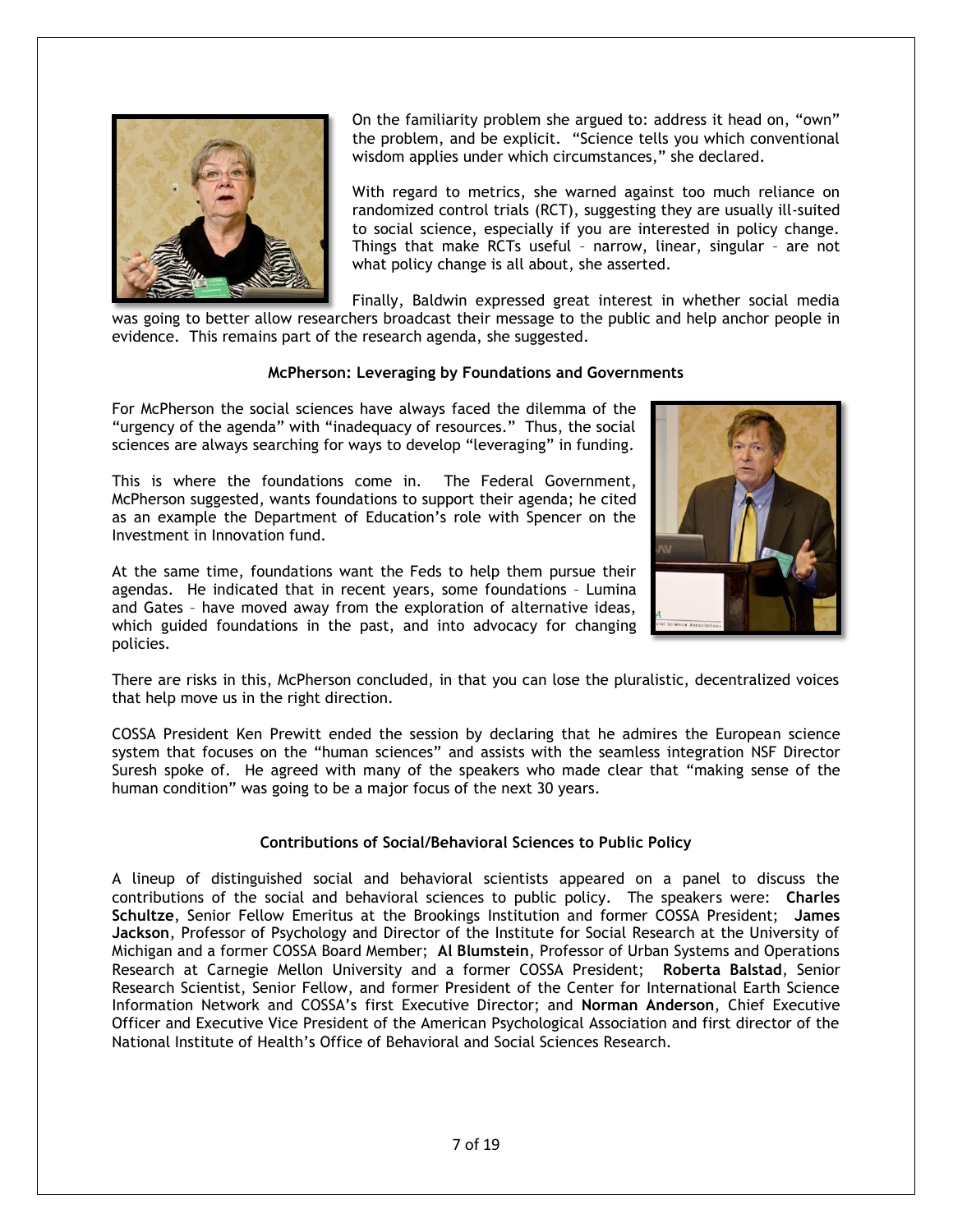### **Schultze: Economics and Economic Well-Being**



Schultze focused on the contributions of economics to economic well-being. He suggested that "very often that contribution is a negative one." This happens, Schultze indicated, because economists use the large body of economic knowledge to help "weed out the large volume of ill-thoughtthrough proposals on economic matters that bubble up in administrations of all hues." Furthermore, economists are often "engaged in trying to convert fifth-best proposals into second or third best."

The proposal screeners in the government, Schultze noted, are the Council of Economic Advisers (CEA) and an Office of Management and Budget "stocked with economists." In addition, the Congressional Budget Office and its economists "provide evidence about a proposal" to the legislative body.

Delivering this advice does not come, as former CEA Richard Schmalensee put it, from "offering opinions honed to perfection in years of academic work. Rather it is learning about an issue quickly, inhaling some relevant literature, applying some basic price theory and common sense, and thinking about how to express the core ideas involved in a few sentences to a lay audience."

Schultze argued that: "Over the past three to four decades the ability of economics, and other social sciences to contribute to public policy has been enormously strengthened not only by the advances in computer technology but also by the huge increase in the quantity, quality and availability of relevant data, through public use micro-data sets, longitudinal panels and other forms of structured data." The availability of these data has made it "easier for policy makers to demand evidenced-based policy decisions," he noted.

Schultze reviewed the examples of macroeconomics and the "Tragedy of the Commons," to illustrate how the economics profession has helped and, in the case of the current situation, hindered public policy responses. Macroeconomists have had success in mitigating the magnitude of the cyclical swings in the American economy, Schultze asserted, and the Federal Reserve Board, led by economists, has played an important role in controlling inflation. Yet the failure to "recognize and warn against the dangerous developments in the financial sector" in recent years, Shultze remarked, led to the recent crisis, its attendant recession, and the slow recovery.

With regard to the "Tragedy of the Commons," Schultze focused on the damage to the environment caused by emissions of carbon from the use of fossil fuels. These emissions, from the point of view of economists, represent "real costs to society." Therefore, it is important to "Getting-the-Prices-Right," so that those creating these pollution costs should pay. He discussed the possibility of a carbon tax on companies that pollute and a cap-and-trade policy. However, strong political opposition to tax increases makes it unlikely that we will see a "Getting-the-Prices Right" policy in the near-term future, Schultze concluded.

#### **Jackson: the Changing Nature of America's Black Population**

Jackson reported on the results of two studies he has directed over the past thirty years. One was the National Survey of Black Americans conducted in 1979-80 and the other the National Survey of American Life in 2003, which was a follow-up to the earlier survey.

Jackson discussed what he described as the "Four Eras of Racial Subjugation" in the U.S. First, there was slavery during which "total control over people from Africa was exercised by private industry abetted by the government for purposes of economic growth and the development of the country." The second era was DeJure Segregation in which discrimination against Blacks continued based on a set of legal tenants and national and state laws. The third era was DeFacto Segregation, maintaining relative differences between Blacks and others based on social conventions and sometimes violence, especially in the South, as well as a set of unwritten beliefs and behaviors manifested in the North. Finally, Jackson argues, today we are in period of Status Quo Subjugation, where the feeling is that the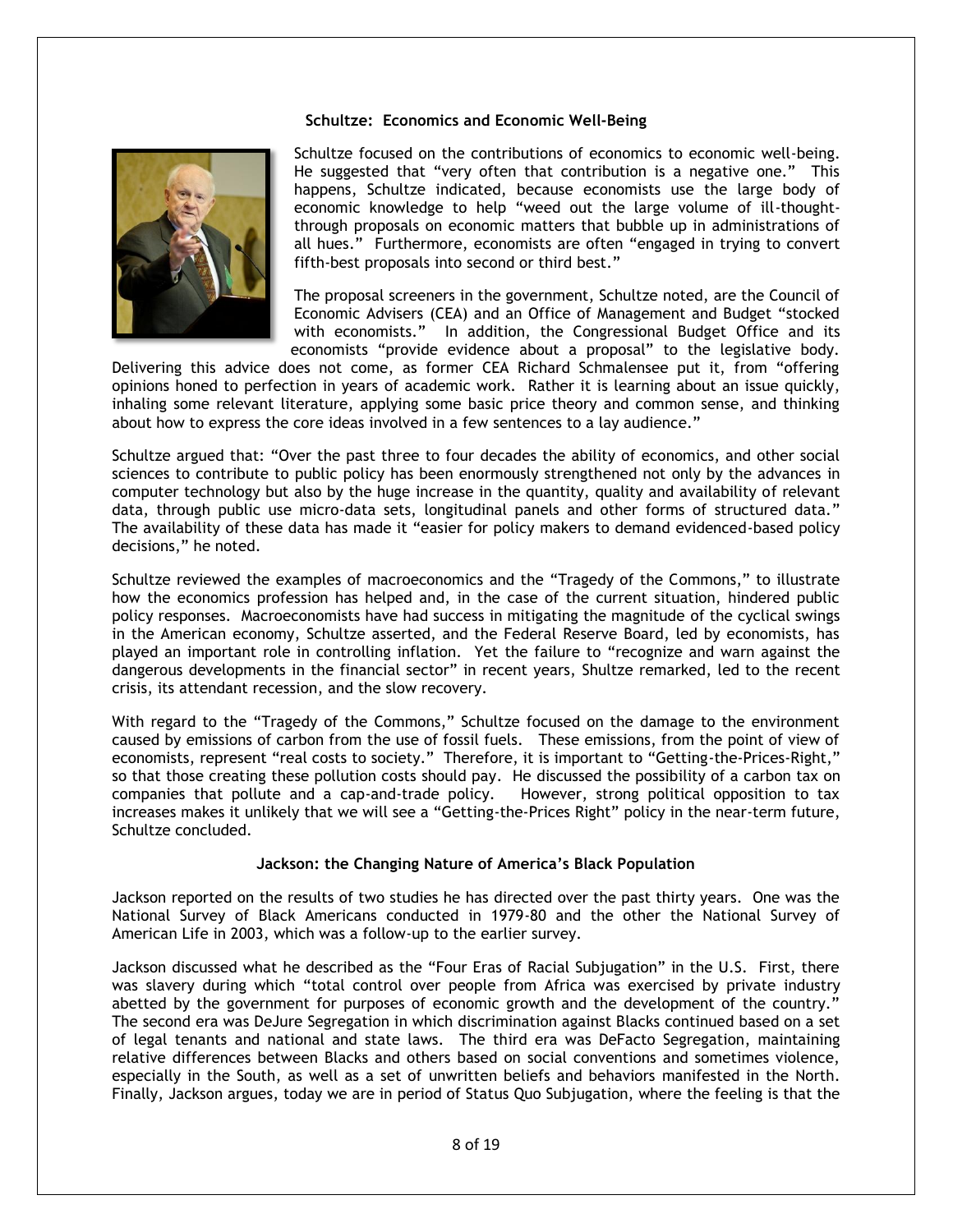civil rights legislation of the 1960s "emancipated" lacks and created a "signal" of equality between the races, but Blacks are still subject to oppressive activities. He called it an era of "Don't Know, Don't Tell."

The surveys, Jackson indicated, were undertaken "to inform public, policy makers, business leaders and academics about the continuing negative circumstances facing African Americans at the beginning of the 21st century," and "to develop effective strategies and public policies that address the circumstances of the African American population in this new, greatly diversified nation.‖ Jackson wanted to encourage the development of ongoing demographic, economic, social and policy relevant studies that addressed the nature of the African American population.

He pointed out that there are two concepts of race: biological and social. Jackson argued that biological racial characteristics cannot explain the group differences that occur in the U.S. "Social processes must play a major role," he declared. Thus, disparities in demographic, economic, and social resources remain as the U.S. is becoming more unequal in the distribution of economic resources and more racially and ethnically diverse. "Blacks remain materially disadvantaged and geographically segregated," he announced.

Looking back at the Civil Rights Revolution of the 1960s, Jackson suggested it "was primarily about citizenship rights for Blacks." In the four decades since the Civil Rights Revolution, Jackson acknowledged,



there has been a substantial social and political integration of Blacks indicated by more Black-white intermarriage; suburbanization of Blacks and declines in racial residential segregation; and substantial increases in number of Blacks elected to office. Yet, he contended, there has been very little narrowing in: A) Educational Attainment; B) Earnings and Income; and C) Overall economic status. *Blacks overall remain almost as far behind whites as they were in the 1960s* (emphasis Jackson's).

The other phenomenon occurring, according to Jackson, is the increasing heterogeneity of the "Black" population. We see this, he stated, because of the immigration from Africa and the Caribbean, the self-referencing as multi-racial, and the socio-economic class distinctions that have developed. This has led, Jackson concluded, to the "decline of the Black imagined community."

What this means, Jackson asserted, is that "in the 21st century we need to focus our empirical studies on Blacks more on the heterogeneity produced by race, ethnicity, class, gender, immigration and other conditioners of life." Finally, "we must develop effective strategies for this society to make social and political changes for this, and the next, generation of Black Americans -- who after all comprise one of our oldest groups of American citizens," Jackson declared.

# **Blumstein: Social Science Research and Crime Control**

Blumstein reviewed the contributions of criminology research, which he proclaimed "impressive in light of limited resources." He indicated that the implementation of the research into policy has been "strongly affected by the political environment," and the ever-present "tension between science and ideology" with regard to crime.

The public, he noted, is always concerned about crime. Over the past thirty years specific types of crimes, such as those related to drug markets in the 1980s, or sex-related crimes, have led to demands on the political system "to do something." Although focusing resources on early-age prevention might have more of an effect, Blumstein contended, the usual response has been to increase incarceration.

The research, Blumstein argued, has produced significant results in our understanding of crime trends, usually retrospectively, by examining variables such as demographics, drug markets, and incapacitation effects. He explained that the increased incarceration of the 1990s accounts for only about 25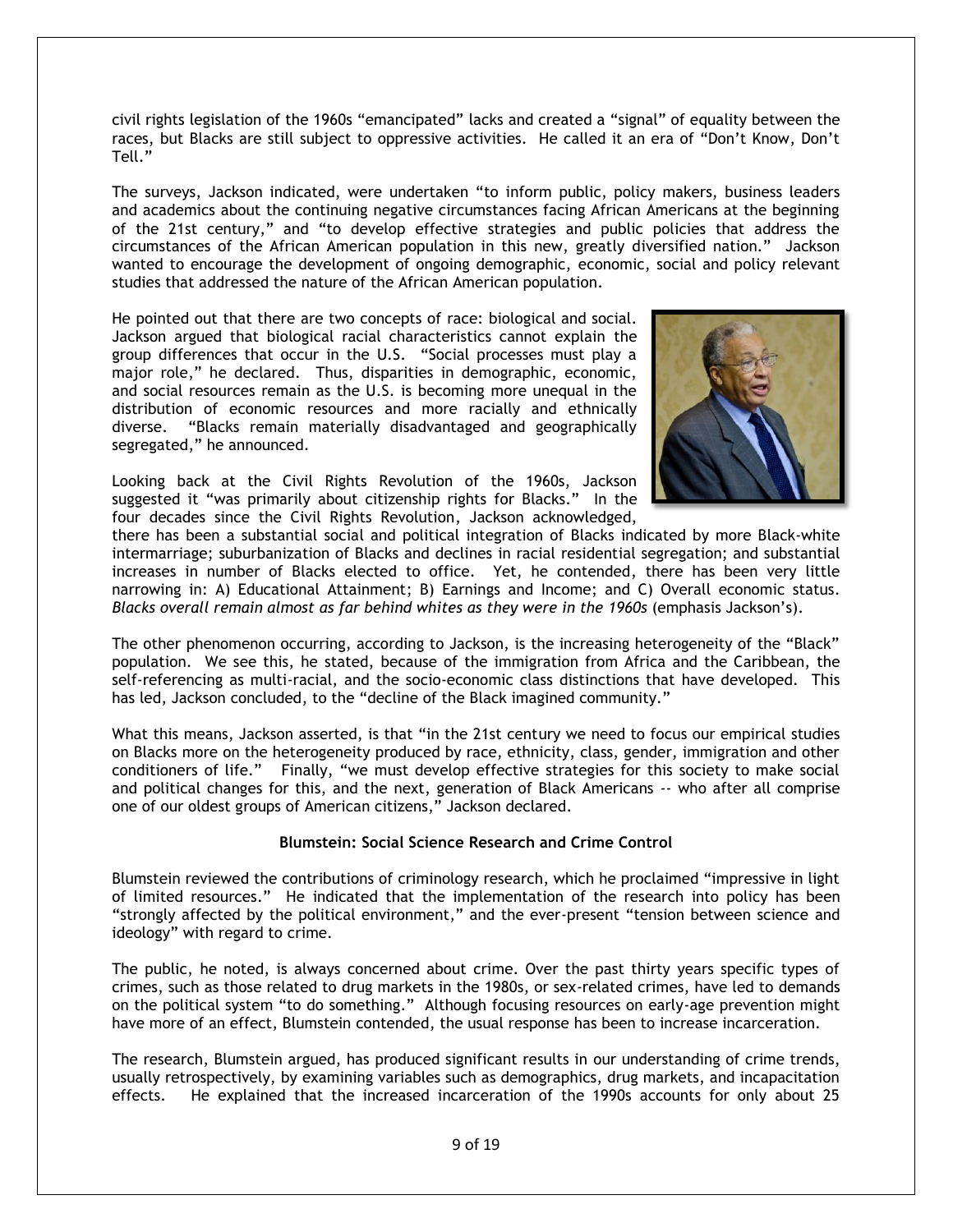percent of the current crime drop, adding that crime has gone up during periods when incarceration has gone up as well.



Studies of longitudinal patterns of offending, Blumstein asserted, have taught policy makers a lot about criminal careers – when they start, when and why they desist, the frequency of offending, and trends in the seriousness of the crimes. The studies show that prison "capacity" is wasted after a certain amount of time.

In examining deterrence, crime researchers have discovered that sanctions affect crime, but crime also affects sanctions. There is strong research, he indicated, on certainty vs. severity of sanctions. It is much better to increase certainty through better policing than increasing severity through long prison sentences or policies like three strikes and you're out.

In recent years, there has been a lot of research on prisoner's post release. Significant attention has been paid to the concept of "re-entry" and the question of whether prison is criminogenic or rehabilitative. There are findings supporting the former idea, but imposition of drug treatment programs, begun in prison and continued in the community, has helped rehabilitation, he pointed out.

Another concept – celerity – the idea of rapid response, has also been identified as another dimension of deterrence. The HOPE program introduced in Hawaii, which includes weekly drug tests on random days and immediate back-to-jail punishment for failure, is considered the key example of this concept and is now undergoing replication in other places in the country.

Studies of police management practices have identified "hot spots" as accounting for a very disproportionate amount of crime and have led to changes in police tactics. The introduction of computer-assisted analyses such as COMPSTAT in New York City has provided a way for police commissioners to hold their commanders responsible. This further led to hiring analysts, many of them social scientists, to work in police departments.

There have been many longitudinal studies that have provided insights into juvenile delinquency and the risk and protective factors involved, as well as the follow-up and re-analysis of 1930s data to identify factors contributing to desistance.

Blumstein concluded by noting the appointment by current Attorney General (AG) Eric Holder of a Scientific Advisory Board for the Office of Justice Programs. A Board that Blumstein chairs. He sees this as significant in that the charge to the Board from the AG was "to inject perspectives of science into the DNA of the Justice Department."

### **Balstad: the Social and Behavioral Sciences and Global Environmental Change**

Balstad addressed the group "on the changes that have taken place in the conception of what constitutes scientific research on climate change over the past 30 years; the response of the social and behavioral sciences to these changes; and how the social and behavioral sciences might position themselves to make a significant scientific contribution to this field."

She reviewed the growing scientific interest in climate change in the 1980s and 1990s with the development of the International Geosphere-Biosphere Program (IGBP) and the US Global Change Program (USGCRP). Following these efforts there was the International Panel on Climate Change (IPCC), which was producing summary reports of current scientific understanding of climate change every five years, and whose contribution was recognized with a Nobel Peace Prize in 2007.

During the early period the research efforts were mainly in the physical and earth sciences and gradually became interdisciplinary as collaboration with biological, biogeochemical, and ecosystem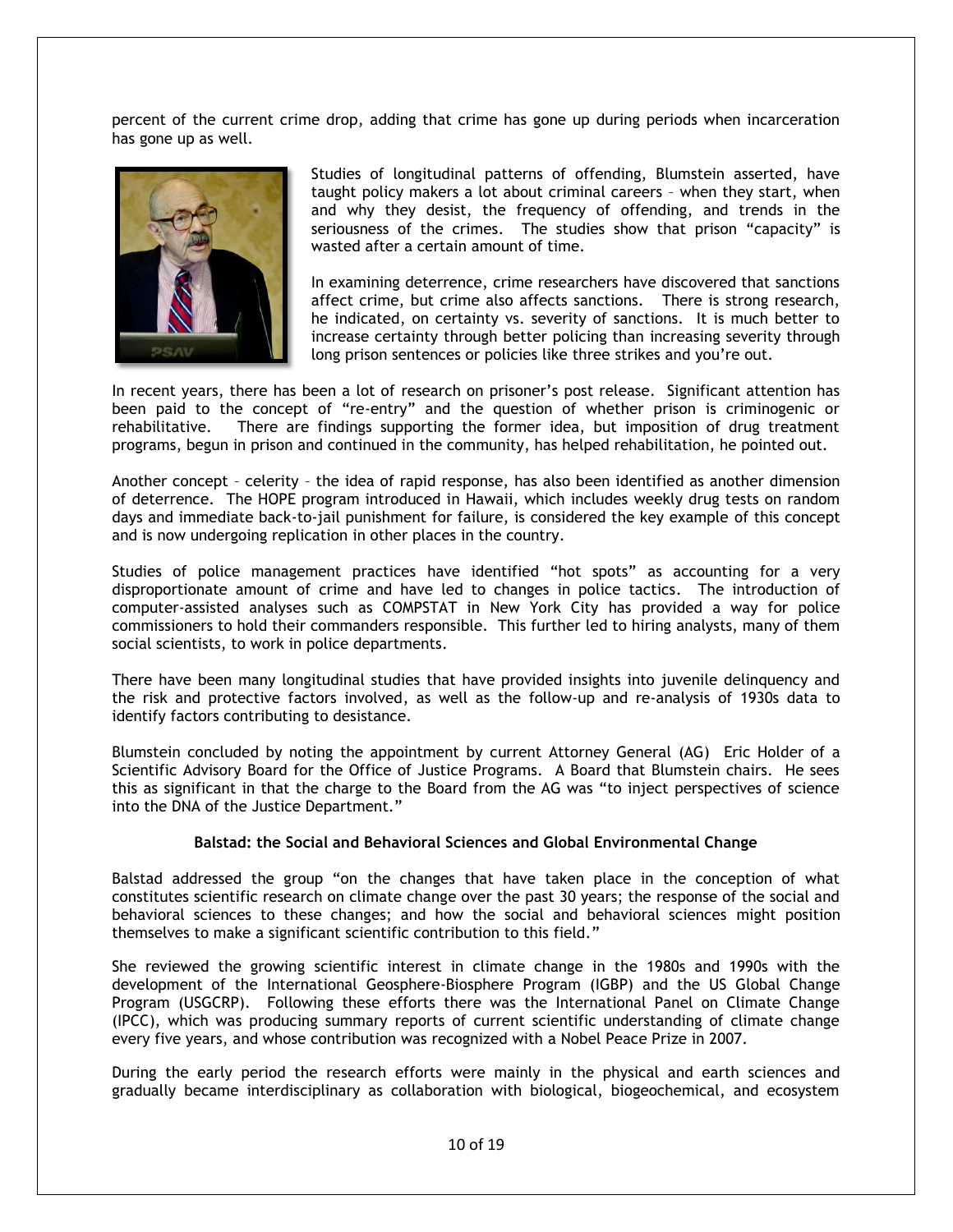scientists increased. However, she indicated, "for the first two decades...there was only limited collaboration with social scientists."

This would change, Balstad explained, "as climate change scientists increasingly recognized the anthropogenic origins of many, if not most, forms of global change, physical and natural scientists increasingly found themselves looking to the social and behavioral sciences." These scientists needed information on such broad topics as human consumption and preference, legal and regulatory influences on behavior, decision making under uncertainty, agricultural and engineering modifications of the natural landscape, and other topics. This has led the International Council of Science, she reported, to establish a new interdisciplinary program, the Earth System Sustainability Initiative, which they see as the next stage in global environmental and climate change research. "Social science is at the core of this program," she asserted.

In the U.S. the National Oceanic and Atmospheric Administration (NOAA) has appointed a committee to analyze their use of social science throughout the agency and asked it to identify how the social and behavioral sciences can better contribute to improving the agency's work, both scientifically and procedurally.

The problem has been, Balstad noted, social scientists have often been reluctant to join this transformation of climate change research where their contributions are now necessary. There was the feeling that the research is dominated by physical and natural scientists with social scientists in subordinate roles. In addition, some social scientists were reluctant to engage in social engineering in

the climate change arena by providing climate scientists with research on how to change human behavior. She finally identified the lack of adequate funding for social and behavioral scientists interested in climate change as a barrier.

These barriers have to give way, she insisted, because "we are faced with extraordinary opportunities today for social and behavioral science research on climate and environmental change." As this issue looms even larger on national and international agendas, the opportunities for social and behavioral science in both interdisciplinary climate research and in sustainable development will expand even more, she noted. "It is not too much to suggest that, like physics in the decades following World War II, and biology in recent decades, the social and behavioral sciences will emerge in future years as the key sciences of our time," she pronounced.



She suggested that interdisciplinary training of social and behavioral scientists working in this area would need enhancements leading to "research scientists whose backgrounds combine the human, physical, and biological sciences to address these issues."

Finally, she encouraged the audience and COSSA to seek to persuade all federal science agencies, even those that have not previously funded research in the social and behavioral sciences, to increase their support for these sciences as well as increasing financial support for data collection on human behavior and climate impacts.

### **Anderson: Health and Behavior Research**

Anderson began his talk by noting that there has been a lot of research on the relationship between health and behavior during the past 30 years. There has also been a considerable amount of healthrelated legislation and policy. Determining whether there was a causal relationship between the two, however, is "challenging."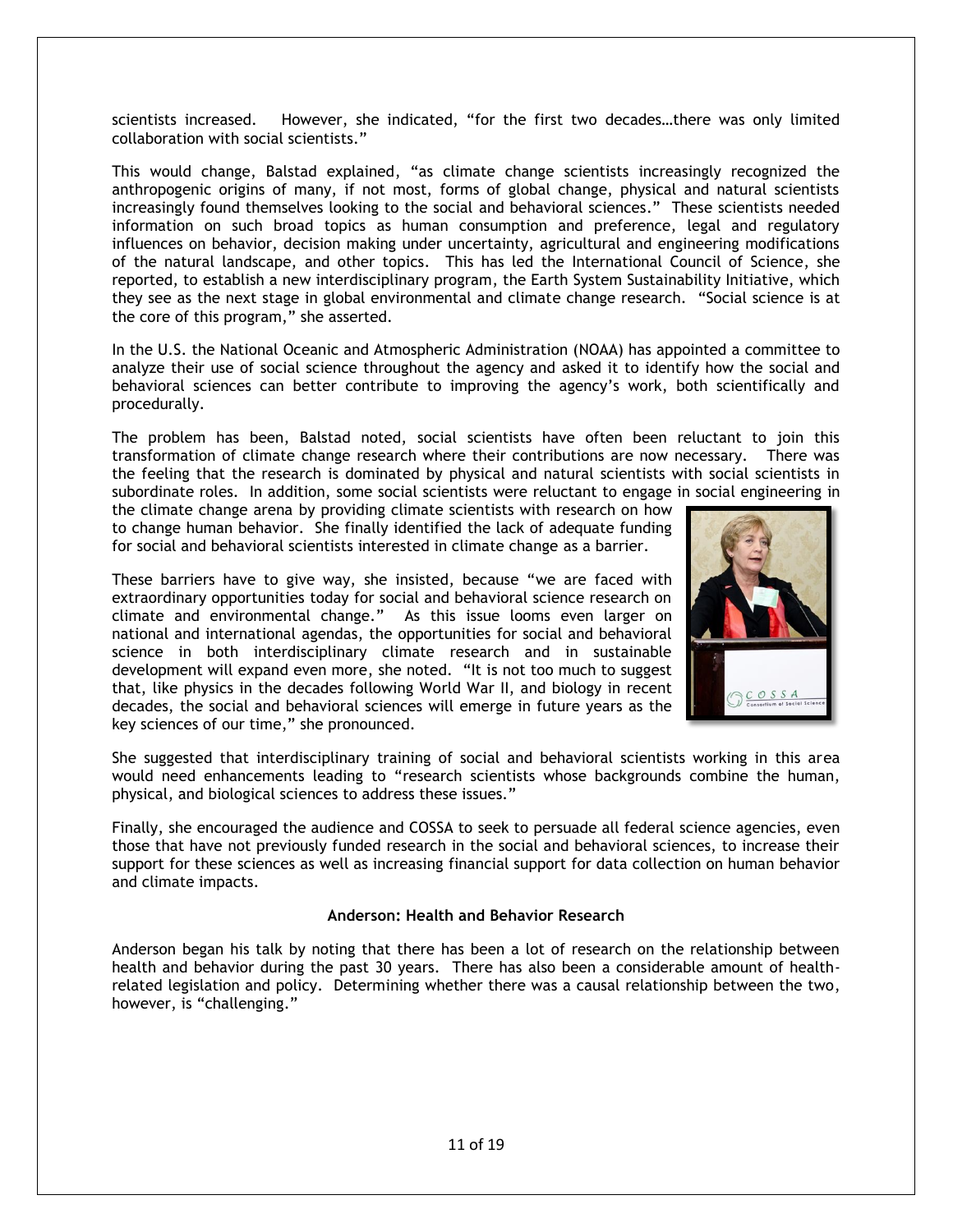

The starting points for examining this relationship, Anderson explained, were the tables illustrating the "leading" and "actual" causes of death in the U.S. The "leading" causes are the diseases of the heart, brain, lungs, and the other organs of the body we usually connect with mortality. The notion of the "actual" causes focuses on behavioral and environmental factors such as smoking, poor diet and physical inactivity, alcohol and drug abuse, sexual activities, toxic agents, and motor vehicle fatalities.

He more closely examined the contributions of behavioral and social research on tobacco, motor vehicle accidents, and prevention and treatment of HIV/AIDS.

The research on tobacco use has included: Etiology of tobacco use (e.g., interpersonal, familial, and environmental influences); Nicotine dependence (e.g., social, environmental, behavioral, and biological factors); and Smoking prevention and cessation (includes research at the

individual, community, and policy levels).

Public policies have focused on: Product Regulation Policies; Limitations on Product Marketing; Support for Effective Counter-Marketing and Public Education Campaigns; Clean Indoor Air Laws and Restrictions; Initiatives to Increase Demand for, Access to, and Use of Proven Cessation Treatments; and Tax and Price Increases. The last one comes from economic research that has demonstrated that increasing the price of cigarettes has led to declines in consumption, particularly among young adults and kids.

Motor vehicle accidents remain the leading cause of injury-related death and death among persons aged one to 24 years of age. The research has studied: Agent factors (vehicle safety); Host factors (driver/passenger characteristics and actions); and Environmental factors (road and highway design and conditions). These have included: driver's perception and cognition; social psychology of driving; driver state of mind; driver education and training; public information campaigns; traffic law enforcement; driver improvement and rehabilitation; and road and vehicle design.

The research has led to: with regard to the vehicle – head rests, steering wheels, safety belts, more resistant windshields; with regard to the driver/passenger – driver's licensing; drunk and distracted driving laws; use of safety belts and child restraints; and with regard to road and highway factors – delineation of curves, use of breakaway sign and utility poles, improved illumination, addition of barriers separating oncoming traffic lanes, and guardrails.

Speaking of HIV/AIDs prevention, Anderson suggested that theory-based strategies that used providing information, shaping of attitudes, norms, self-efficacy, motivation, and building behavioral skills produced changes in behavior that resulted in decreases in infections and deaths. Those behavior changes included: reductions in unprotected sex, increased condom use, decreased infections, reduced number of partners, reduced frequency of injections, reduced overall drug use, reduced drug/sex trading, and increased drug treatment.

Anderson concluded that: "Our scientific contributions to public policy have been significant yet...strong scientific evidence is often a *necessary, but rarely sufficient*, condition to produce evidence-informed public policies" (his emphasis). He stressed, therefore, the importance of the continuing education of policy makers by social and behavioral scientists about the important contributions and the need for research funding.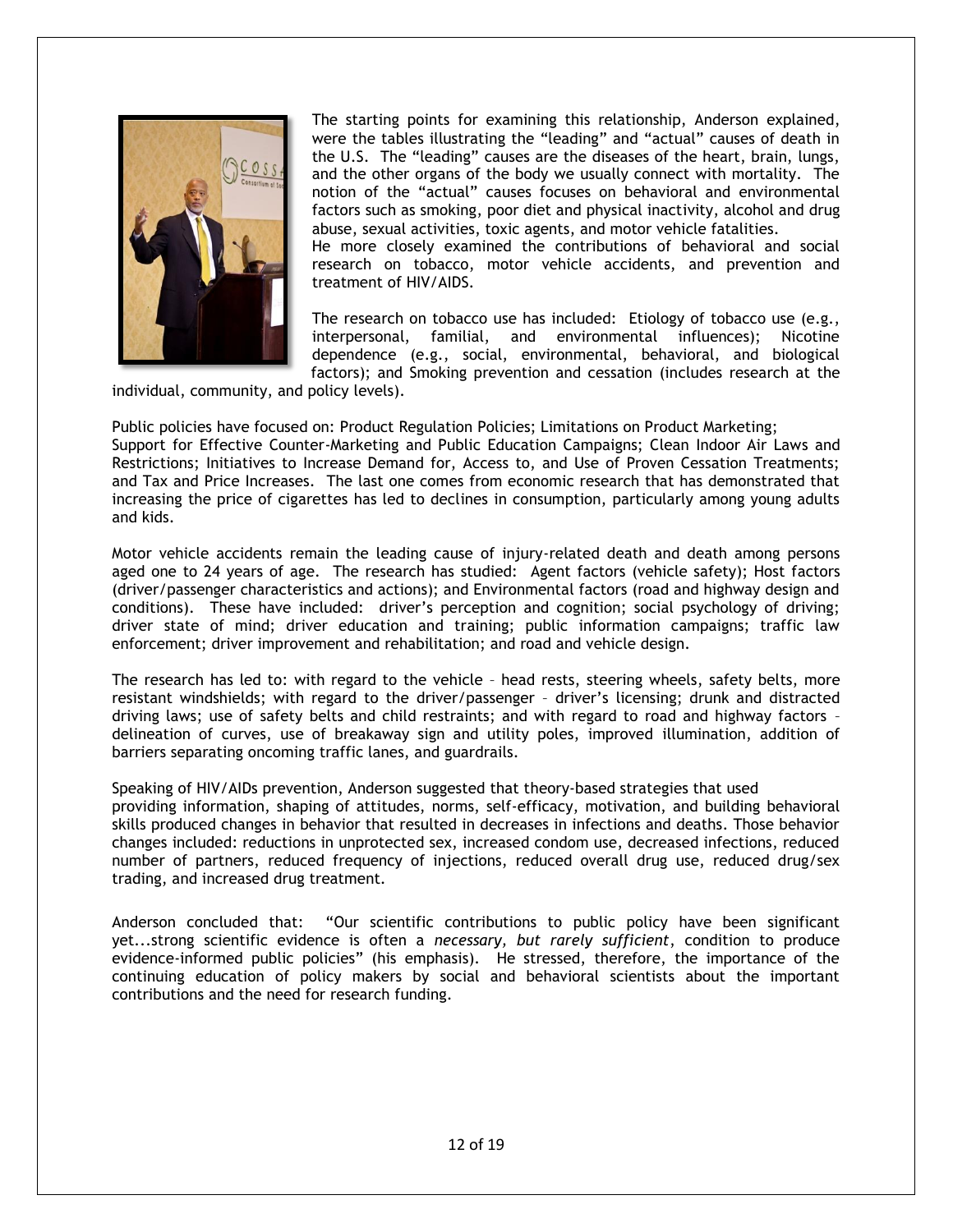# **Looking Ahead: New Tools, New Areas for Research**

After spending the morning of the first day looking back over the past thirty years, the afternoon featured a panel that explored new tools and new areas for research in the social and behavioral sciences. Speakers were: **Robert Groves**, director of the U.S. Census Bureau; **Myron Gutmann**, Assistant Director for the National Science Foundation's Social, Behavioral and Economic Sciences (SBE) directorate and a former COSSA President; and **Robert Kaplan**, Director of the National Institutes of Health (NIH) Office of Behavioral and Social Science Research (OBSSR).

# **Groves: Data Futures for the Observational Social Sciences**

Groves made five observations that he said are driving the future for measuring human and societal activities:

- The difficulties of measuring the busy, diverse, and independent American society and economy are increasing every year;
- The demands by American business, state, local, and community leaders for timely statistics on their populations are continually increasing;
- New technologies are being invented almost daily that can be used to make it more convenient for the American public to participate in these efforts to inform us about the status of the country;
- New digital data resources are being created both from Federal-state-local government programs, private sector transactions, and internet-related activities; and
- Near-term Federal government budgets are likely to be flat or declining.

Thus, he contended "current practices are unsustainable."



The sample survey, which Groves postulated was "the most important invention of the social sciences in the  $20<sup>th</sup>$  Century," is in trouble. There are falling participation rates, threatened sampling frames, and increasing reliance on nonresponse adjustments, all of which have led to substantially increased costs.

At the same time, the digitalization of data throughout the world continues to grow, particularly for administrative data. In addition, improved record matching and continuous time process data have also become a larger part of the package. Furthermore, the growth of

organic data such as Google searches, "scraped" data from websites, tweets, closed-circuit TV images, retail scanner and credit card information, all provide new sources for study. These organic data examine behaviors, often in real-time, but they are lean in variables, and incomplete on coverage of the usual populations.

So what does the future hold? Groves suggested that the U.S. might "approach a blended data world by building on top of existing surveys." This would involve multiple modes of data collection and acquisition such as: Internet behaviors; administrative records; Internet self-reporting; telephone, face-to-face, paper surveys; real-time mode switch to "fill-in" missing data; and real-time estimation.

The attributes for this vision, he indicated, were: 24-hour cycles on mode-switch, imputation, and estimation; empirical stopping rules for continued self-report efforts; and statistical modeling to combine survey data with external, relevant other digital data, which would all lead to reduced costs and increased timeliness.

In approaching this data future, the social sciences, Groves concluded, have to figure out answers to the following: Will "organic data" replace the designed data of surveys, given their low cost? Will new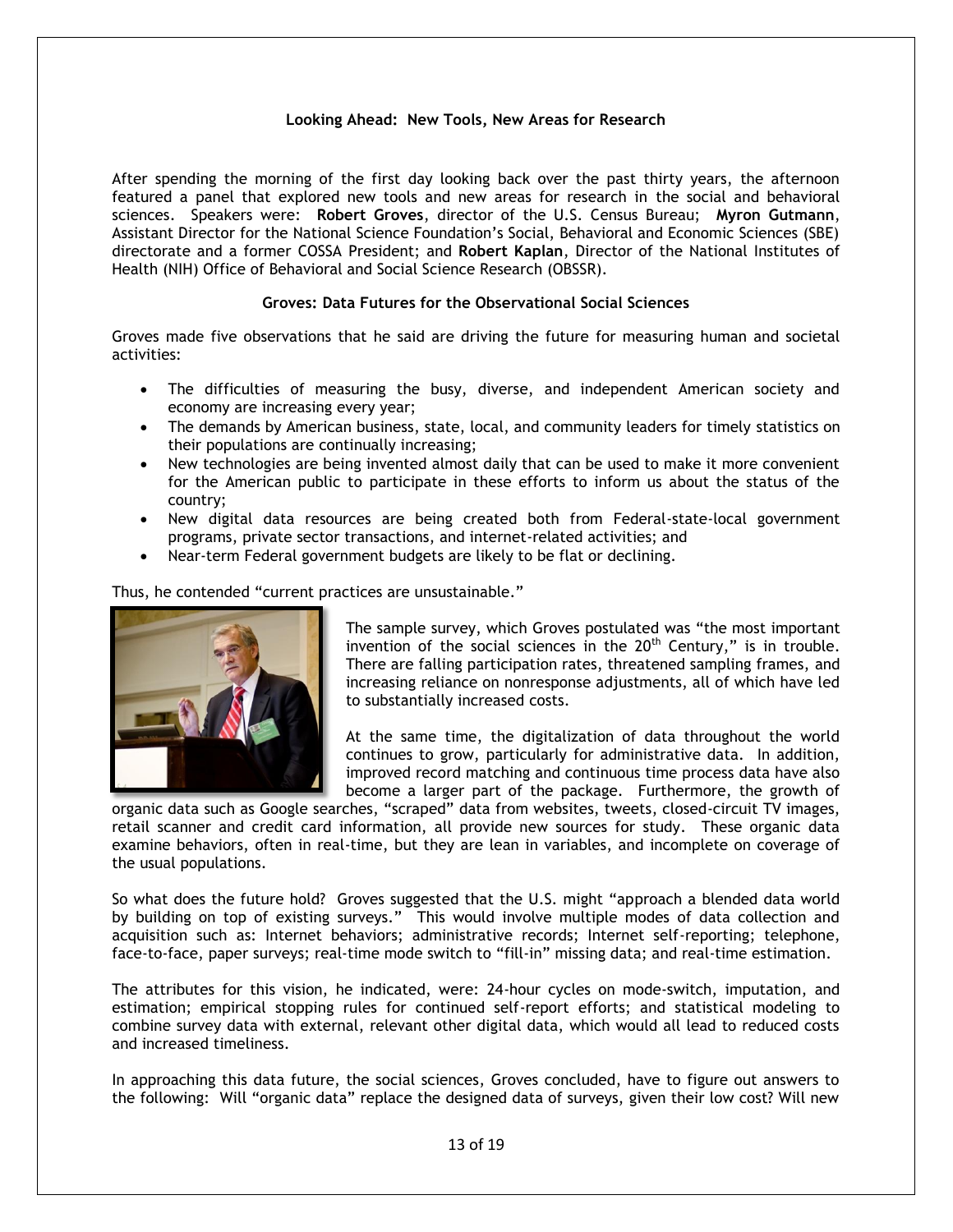blends of organic data and designed data emerge? Will survey researchers blend or will IT masters add "designed data" to organic data? Whither "designed data"?

# **Gutmann: Rebuilding the Mosaic**

Gutmann discussed the new *Rebuilding the Mosaic* report (see part A of Update, November 7, 2011) just released by NSF. The report, Gutmann noted, pronounces that "Research in the SBE sciences in increasingly collaborative, multi- or interdisciplinary, data intensive, and frequently problemoriented.‖

SBE scientists are, according to Gutmann, highly engaged with fundamental problems, fascinated by big and deceptively simple questions, eager to undertake interdisciplinary research and training and less focused on disciplinary science for its own sake.

Not only do these scientists examine basic questions such as what is consciousness and how do we make choices, Gutmann remarked, but they help address contemporary problems such as giving Americans healthy lives, making the most of new technology, building responsive and adaptable governance structures, and producing economic growth and jobs.



In looking ahead for SBE, Gutmann suggested the expansion of interdisciplinary programs accompanied by the establishment of a new standing interdisciplinary review panel. This would also result in a "regular review of existing programs" that could "challenge existing communities" and "promote opportunities for new communities."

He identified four cross-cutting candidate topics: (1) population change; (2) disparities – health, civic engagement, income and wealth; (3) communication, language, brain, behavior; and (4) new technology, social media, and social networks. He assured the audience that this list "is a beginning, not an end."

The Report also commits SBE to more training support, including interdisciplinary education at all career stages, more diversity in the SBE workforce, and more data training. In addition, it emphasized that the SBE needs to address the issue of infrastructure. It is time, Gutmann and the report argue, for a new generation of data and other infrastructure. These might involve a new household panel, more coupled human-environmental data, embedded geospatial information, linguistic data, and digitized cultural heritage collections.

He challenged the audience to "dream big about science," to "build community support for new data and infrastructure," and to "help us see and execute on opportunities across directorates, agencies, and national boundaries."

### **Kaplan: NIH Behavioral and Social Research and Exposomes**

Kaplan began by outlining NIH's structure and organization before proclaiming that OBSSR "covers a lot of turf." The Office's mission is to: stimulate BSSR throughout NIH's 27 Institutes and Centers (ICs); serve as NIH's lead for BSSR within and outside the federal government; develop and implement a trans-NIH plan to increase the scope and support of BSSR; develop initiatives (research and training) designed to foster BSSR; and fund research *through* the NIH ICs, not directly, making collaboration of paramount importance to OBSSR's mission. In FY 2010, NIH reports it spent \$3.53 billion of nonstimulus funds on behavioral and social sciences research.

He discussed the OppNet, NIH's cross-institute opportunity fund for basic research in the behavioral and social sciences. All ICs are contributing funding that reached \$12 million in FY 2010, \$10 million in FY 2011 and may get to \$20 million eventually.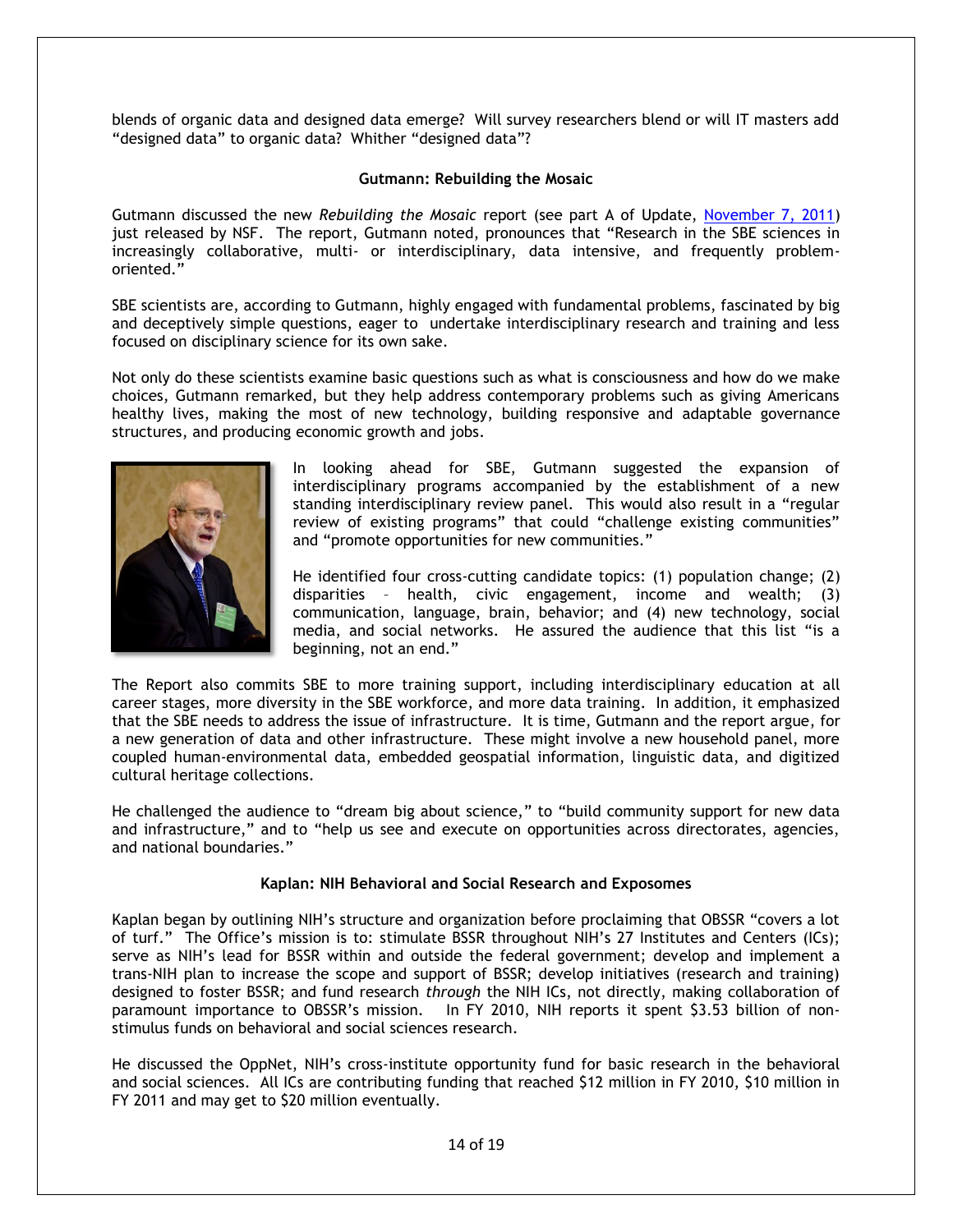

Kaplan then went on to focus on the theme of "accelerating discovery through new technology." This included using devices to "bring the lab to the people." As a result, Kevin Patrick of the University of California, San Diego, is now examining what he calls the "exposome," (as opposed to the genome). In the exposome environmental factors such as diet, physical activity, environmental exposures, and psychosocial stress and addictive substances combine with genetic variants to determine whether disease occurs or health is promoted.

The data problem rears its head here too. Kaplan quoted Christopher Paul Wild who has said: "There is a desperate need to develop methods with the same precision for an individual's environmental exposure (and behaviors) as we have for the individual's genome." Kaplan suggested that

notepad devices and Mobile phones might come in handy to help satisfy Wild. In addition, implantable biosensors operated remotely by a PDA could continuously measure metabolism and discover any abnormalities. Cell phones have also been helpful in measuring dietary intake. With new apps one can calculate calorie and nutrition values in real time.

Measuring physical activity in parks through the use of merged GPS and activity data is another opportunity to explore the exposome, according to Kaplan. It also allows researchers to examine whether small neighborhood parks are more helpful for promoting activity than large regional parks.

What will be required in the future, Kaplan asserted, will involve moving well beyond the "electronic medical record‖ as we know it. New research designs will need development; Randomized Control Trials will not be able to keep up, he declared. New levels of data fusion and synthesis that are multilevel, multidimensional, and spatial/temporal are also required. In addition, researchers will need to explore new approaches to handling privacy of health-related information, health data security, and health technology design and experience.

Finally, Kaplan asserted that we have to do a better job of helping patients make medical decisions. Patient surveys have revealed that most do not have sufficient factual information, leading them to make decisions in the "face of avoidable ignorance." The need to develop patient decision aids is imperative. A Cochrane Collaboration review indicated that they provide greater knowledge, more accurate risk perceptions, lower decision conflict, greater participation in decision-making, fewer people remaining undecided, and fewer patients choosing major surgery.

### **The Concurrent Sessions**

### **Changing Demographics and Immigration Policy**

**Linda Jacobsen**, Vice President of Domestic Programs at the Population Reference Bureau, moderated

the panel on Changing Demographics and Immigration Policy. Adding to the informative discussion were **Richard Alba**, Distinguished Professor of Sociology at the CUNY Graduate Center; **William Frey**, Senior Fellow at Brookings and Research Professor at the University of Michigan Population Studies Center; and **Michael Olivas**, William B. Bates Distinguished Chair of Law and Director of the Institute of Higher Education Law & Governance at the University of Houston.

Jacobsen began the discussion with a basic sketch of foreign born populations in the United States noting facts such as while 92 percent of Latino children living in the US were born here, only about half of the total U.S. Latino population was born here. About 25 percent of children live in an immigrant family (a family in which at least one

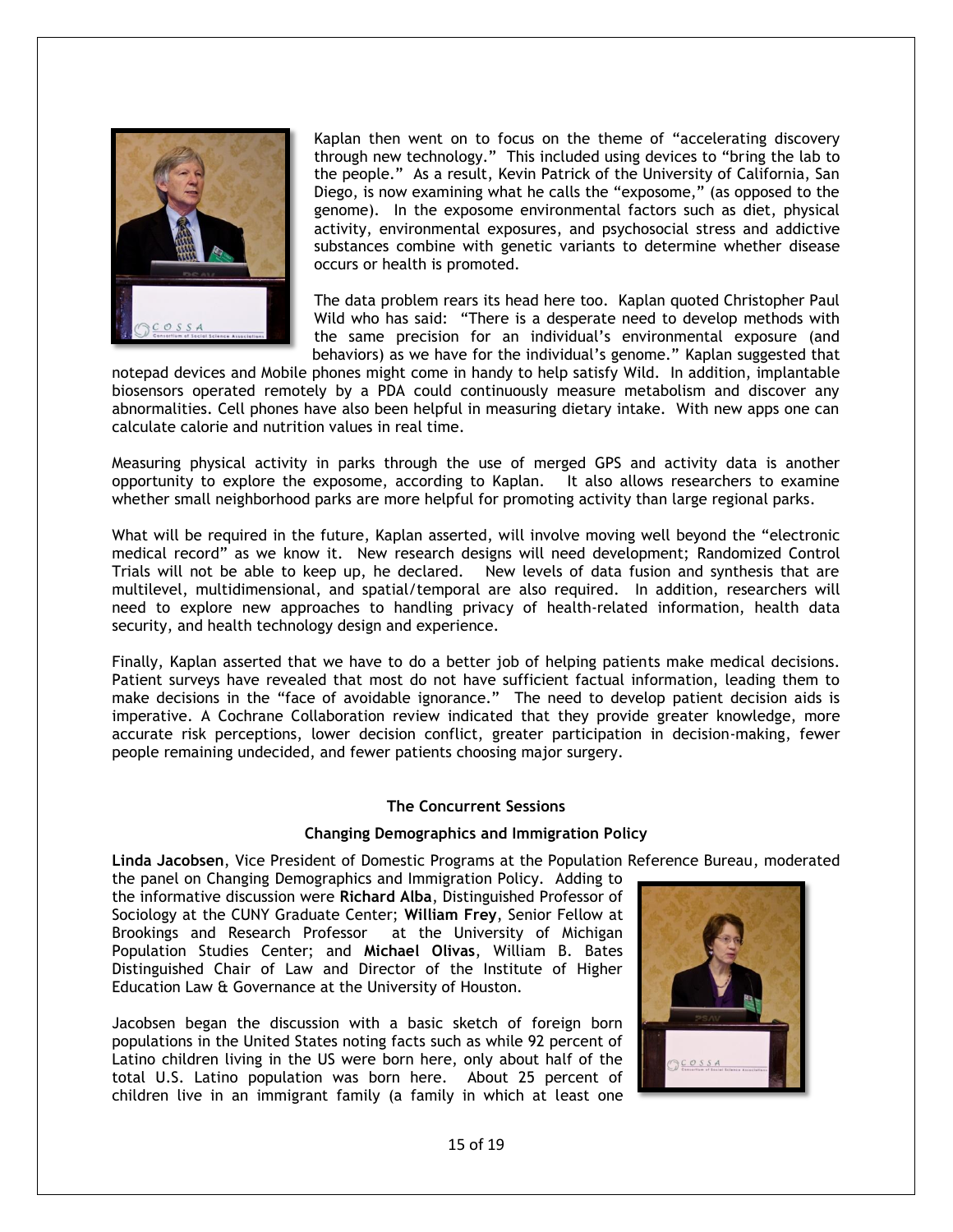parent is foreign born). Before giving the floor to the panelists, Jacobsen noted that immigration is contributing to the substantial rise in diversity across the United States.



Frey examined the 2010 Census data to make his points. He noted that we've reached a pivotal decade for race relations in the U.S.—the white population is aging and we are seeing a bottom up change in diversity. By 2050, the U.S. will be 46 percent white and 26 percent of Americans will be over the age of 65—we are becoming an older and more diverse population. Fifty-five percent of population gains from 2000-2010 were from Hispanic families; there was actually a negative change in the number of white babies being born. The median age for the white population is 41, while it is 27 for the Hispanic population and 20 for people who designate themselves as more than one race. Overall, we can see from these numbers that our child population is getting decidedly more diverse, which will change our labor force in the upcoming years. Frey noted that diversity tends to begin in large

metropolitan areas and then trickle outward. Thanks to this growth, minorities should soon have a much bigger impact on national elections, according to Frey.

Alba drove home the point that diversity is increasing in not just the U.S., but throughout the Western World, noting that he expects substantial changes towards a more diverse and active population over the next quarter century. Well-educated and highly trained baby boomers will soon exit the labor force, and someone will have to replace this strongly native group. In some countries of Europe there will be an absolute shrinkage in the majority population. The challenge we face lies in integrating children of immigrants in ways similar to the children of natives. The education system is critical to this process, but as it stands now we see huge gaps in the education offered to the native population versus the one supplied to immigrant populations.

According to Alba, the U.S. is really not doing as well as other countries in integrating new immigrant groups. This seems strange because a short look back in U.S. history will show that we have managed to integrate immigrant groups before. The crucial period to this process was the 25 years after World War II—by 1970 Italian children had caught up in education which was a huge feat. This resulted in social integration with the mainstream white population and an increase in marriage across lines of race and religion. One thing to note about this period was that the astounding prosperity after WWII meant that many people could move up in the world without threatening the privileges of those at the top—college attendance rose by a factor of five. The decline in the majority will leave room for some similar growth and upward movement. However, there has been a great increase in wealth inequality,



meaning that young people will have much further to climb. There is also much greater inequality in the education system—schools serving minority students are frequently inferior to those serving the majority.



Olivas took to the podium to first discuss international students. At any given time we have 1.4 million international students in the US—most on F1 visas for traditional college study. These students must be admitted to their studies program and submit timely paperwork. Sometimes students are deported for minor transgressions, an issue Olivas finds incredibly detrimental to the system. Olivas also noted that we have a longstanding practice of restricting high profile people from coming in—seeming to indicate that we have forgotten lessons from WWII when the European brain drain brought brilliant minds into the U.S. In fact our policies may result in a brain drain from the U.S., according to Olivas, as scientists will move their work to more tolerant regimes.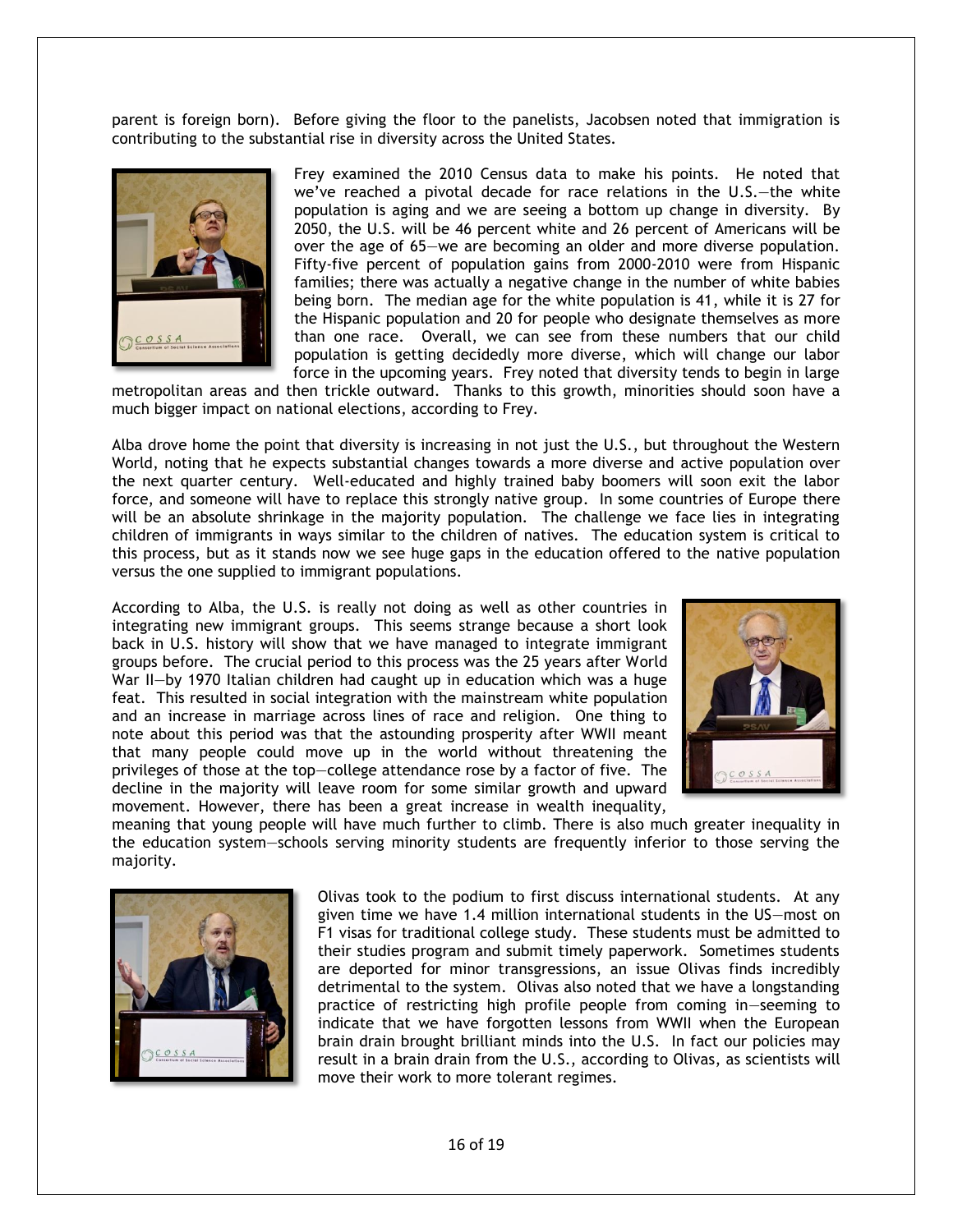Olivas shifted focus to discuss children who would be eligible for the Dream Act, which would allow permanent residency for those who graduate from high school. He also argued for increases in faculty visas in high-end science and technology fields. According to Olivas it is clear that we need a robust immigration system; we are losing opportunities and other countries are providing alternative opportunities.

### **The SBE Sciences in STEM Education**



Felice Levine, Executive Director of the American Educational Research Association (AERA), led the breakout session panel discussion on The Social, Behavioral and Economic Sciences (SBE) in STEM Education. Levine began the discussion by declaring "we are at a crossroad of opportunity" with the increased national focus on STEM education.

That increased focus, howver, has not translated into gains for the SBE sciences. Steve Breckler, Executive Director for Science at the American Psychological Association (APA), argued there were many reasons why we

should care about the social and behavioral sciences being excluded from STEM education. He cited the consequences of the marginalization of the SBE sciences:

- Failure to nurture a fully science literate public;
- Failure to bring the full forces of all our resources to bear on the world's problems and crisis;
- Funding opportunities for social and behavioral science research will be lost; and
- Over the long-term the lost prestige will cause fewer students to enter SBE fields.

Breckler also asserted that he believes harm has been done by the National Research Council (NRC) and the President's Council of Advisers on Science and Technology (CPCAST), whose reports did not include the SBE fields as part of STEM education.

One of the major hurdles the SBE fields face in their inclusion in STEM is that they often are not taken seriously as a "real" science. Shirley Malcom, Head, Education and Human Resources at the American Association for the Advancement of Science (AAAS), stated code words are often used such as "hard"



and "soft" sciences. Malcom said these code words are really meant to say our science is mathematically based and yours is not. According to Malcolm, SBE fields are considered soft because they are believed less rigorous and easier than other sciences. But she countered SBE sciences "are just more tenuous and receptive to change since we are the science of human beings."



Despite lack of inclusion in STEM, some progress is underway to figure out how to include SBE in K-12 science education. The National Academy of Sciences and the National Academy of Education are currently working on a nine-month feasibility study to determine whether a framework for the social and behavioral sciences, similar to the SBE-less Framework for Science, could work. As Robert Hauser, Executive Director of the NRC's Division of Behavioral and Social Sciences and Education (DBASSE), pointed out many of the things that comprise the science framework could apply to the social and behavioral sciences and the process used to create the SBE framework is similar to the process followed by those who created the

science framework.

As part of this process, Hauser announced that the National Academies' Board on Science Education is holding a planning session "Teaching the Behavioral, Social and Economic Sciences in K-12: Possible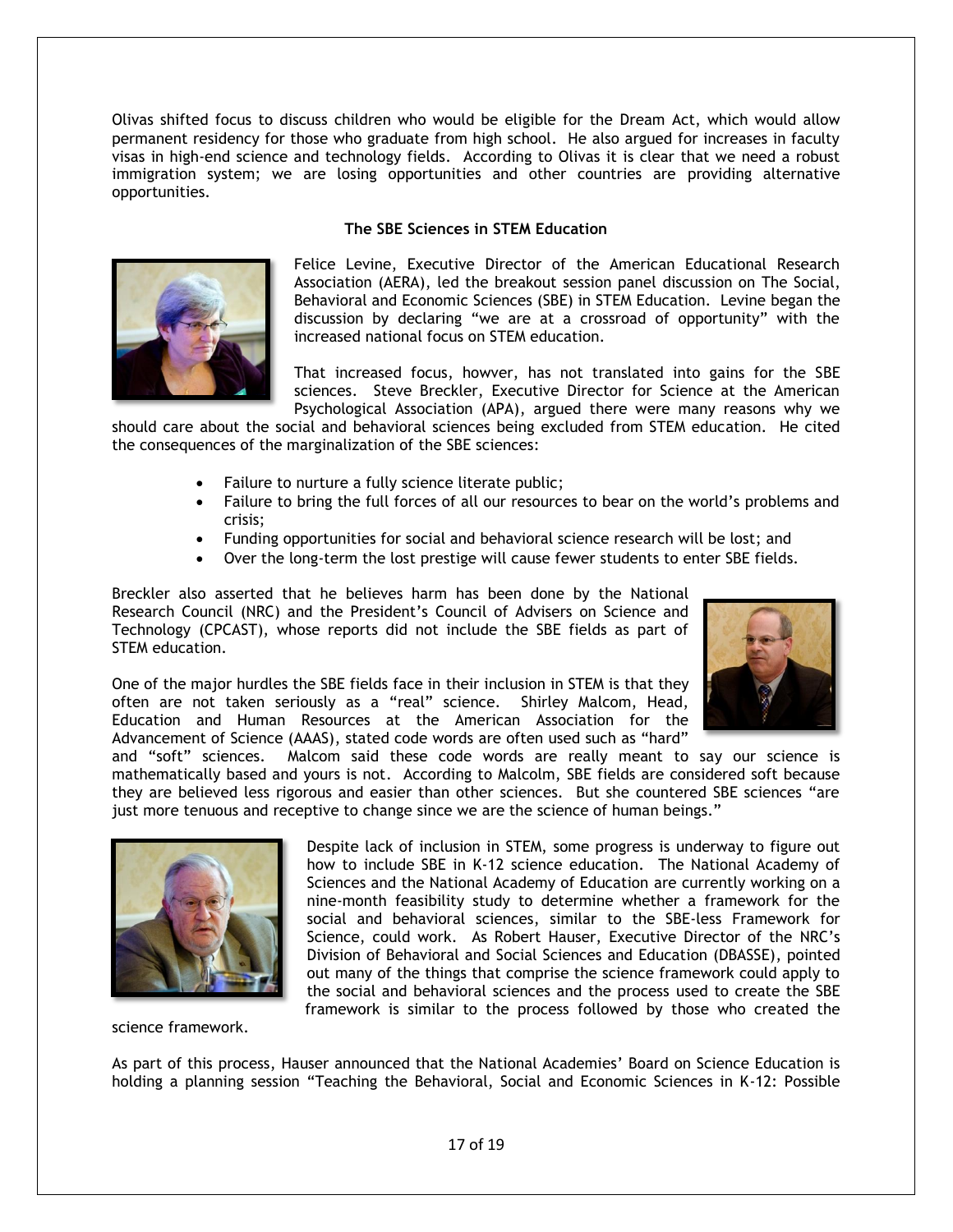Options and Next Steps," on November 17-18. More information can be found at http://www7.nationalacademies.org/bose/Behavioral\_Social\_Sciences\_BSS\_Homepage.html.



According to Hauser, part of the problem of including SBE in K-12 is the lack of curriculum, teachers prepared to teach SBE subjects, and the overall decline of instruction time as a result of the increased focus on math and reading. He cited that science instruction has been declining in pre-high school grades mainly due to No Child Left Behind. He pointed out that with only so many minutes in the day, the larger question is how to integrate behavioral and social sciences into the existing curriculum.

And while there are discussions among various groups about how to integrate SBE into the school day, during the  $Q$  & A session Sally Hillsman, Executive

Officer of the American Sociological Association, asked the panel what evidence do we have that state governments even are interested in including SBE in their K-12 curriculum? Malcom replied "I can guarantee you they don't want them. Some of it is there is no time in the day, but it goes much deeper than that.‖ So it remains to be seen that if a framework is adopted, how many states will actually sign up.

―Changing the system will take a long time if we do this and then that and then this, in the mean time there are children in schools right now," said Malcom. She called for more experimentation and the quick implementation of changes we know will work to better educate our students. "Our timelines



don't really track with the urgency in this country. I have a sense of a lost generation," said Malcom.

Materials handed out during the session are available at:

*Behavioral And Social Sciences In Stem (Science, Technology, Engineering And Mathematics) Education A Workshop Summary* (July 2010) http://obssr.od.nih.gov/pdf/STEM\_workshop\_final\_032511.pdf

*Psychology as a Core Science, Technology, Engineering, and Mathematics (STEM) Discipline Report of the American Psychological Association 2009 Presidential Task Force On the Future of Psychology as a STEM Discipline* (June 2010) http://www.apa.org/pubs/info/reports/stem-discipline.aspx .

*A Report to the National Science Foundation: Education and Training in the Social, Behavioral, and Economic Sciences: A Plan of Action (*May 2004) http://www.eric.ed.gov/PDFS/ED484209.pdf .



### **Presentation of Founders Awards**

The 30<sup>th</sup> Anniversary celebration included the presentation of four COSSA Founders Awards to: **Ken Prewitt**, who in 1981 as the President of the Social Science Research Council (SSRC) spearheaded the response to the Reagan Administration's proposed severe cuts for social and behavioral research, and who is COSSA's current President; **Tom Mann**, who in 1981 was the Executive Director of the American Political Science Association and who became the first Chairman of the COSSA



Executive Committee; **Roberta Balstad,** COSSA's first Executive Director, who